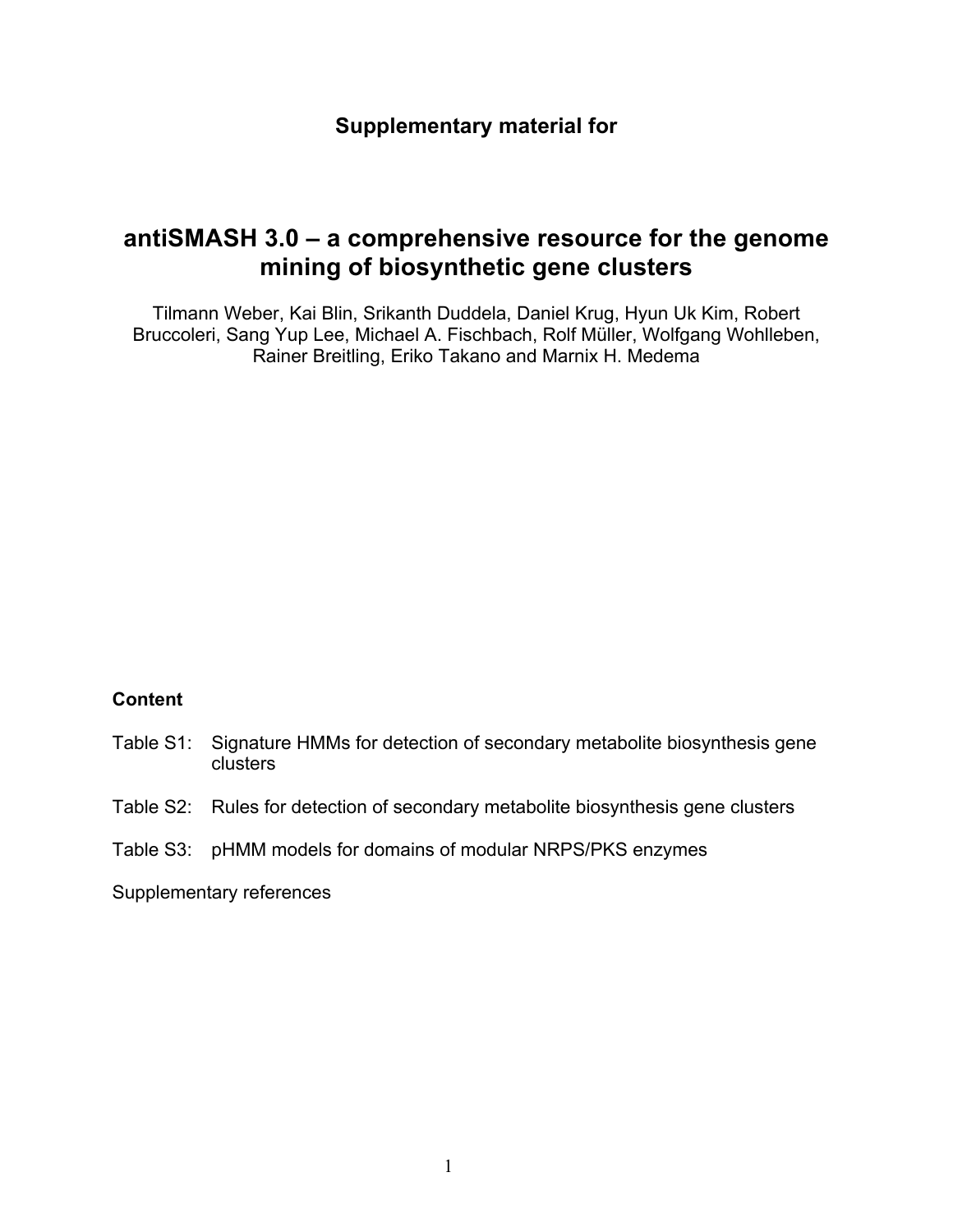| <b>Compound class</b> | <b>Description</b>           | <b>HMM</b> name   | <b>Source</b>          |
|-----------------------|------------------------------|-------------------|------------------------|
| <b>NRPS</b>           | Condensation domain          | Condensation      | <b>PFAM PF00668.13</b> |
| <b>NRPS</b>           | Adenylation domain           | AMP-binding       | PFAM PF00501.21        |
| <b>NRPS</b>           | Adenylation domain with      | A-OX              | Medema et al.          |
|                       | integrated oxidase           |                   | (2011)                 |
| NRPS/PKS              | Thiolation domain            | PP-binding        | PFAM PF00550.18        |
| <b>PKS</b>            | Ketosynthase domain          | PKS KS            | <b>SMART</b>           |
| <b>PKS</b>            | Acyltransferase domain       | PKS AT            | <b>SMART</b>           |
| <b>PKS</b>            | Trans-acyltransferase        | ATd               | Medema et al.          |
|                       | docking domain               |                   | (2011)                 |
| PKS (neg.)            | Bacterial type I fatty acid  | bt1fas            | Medema et al.          |
|                       | synthase                     |                   | (2011)                 |
| PKS (neg.)            | Fungal type I fatty acid     | ft1fas            | Medema et al.          |
|                       | synthase                     |                   | (2011)                 |
| PKS (neg.)            | Type II fatty acid synthase  | t2fas             | Medema et al.          |
|                       |                              |                   | (2011)                 |
| PKS (neg.)            | FabH fatty acid synthase     | fabH              | Medema et al.          |
|                       |                              |                   | (2011)                 |
| PKS (neg.)            | FabF fatty acid synthase     | FabF              | This study.            |
| <b>PKS</b>            | Enediyine ketosynthase       | ene KS            | Yadav et al. (2009)    |
| <b>PKS</b>            | Modular ketosynthase         | mod KS            | Yadav et al. (2009)    |
| <b>PKS</b>            | Hybrid ketosynthase          | hyb_KS            | Yadav et al. (2009)    |
| <b>PKS</b>            | Iterative ketosynthase       | itr KS            | Yadav et al. (2009)    |
| <b>PKS</b>            | Trans-AT ketosynthase        | tra KS            | Yadav et al. (2009)    |
| <b>PKS</b>            | Unusual PKS HgID-like        | hgID              | Medema et al.          |
|                       |                              |                   | (2011)                 |
| <b>PKS</b>            | <b>Unusual PKS HgIE-like</b> | hglE              | Medema et al.          |
|                       |                              |                   | (2011)                 |
| <b>PKS</b>            | Type II PKS ketosynthase     | t <sub>2</sub> ks | Medema et al.          |
|                       |                              |                   | (2011)                 |
| <b>PKS</b>            | Other stand-alone            | t2ks2             | Medema et al.          |
|                       | ketosynthase                 |                   | (2011)                 |
| <b>PKS</b>            | Type II PKS Chain length     | t <sub>2clf</sub> | Medema et al.          |
|                       | factor                       |                   | (2011)                 |
| <b>PKS</b>            | Type III PKS N-terminal      | Chal_sti_synt_N   | <b>PFAM PF00195.12</b> |
| <b>PKS</b>            | Type III PKS C-terminal      | Chal_sti_synt_C   | PFAM PF00195.12        |
| <b>PKS</b>            | Aryl polyene ketosynthase    | APE KS1           | This study.            |
|                       | 1                            |                   |                        |
| <b>PKS</b>            | Aryl polyene ketosynthase    | APE KS2           | This study.            |
|                       | 2                            |                   |                        |
| <b>PKS</b>            | DarB-like                    | DarB              | This study.            |
|                       | (dialkyl)resorcinol-         |                   |                        |
|                       | associated ketosynthase      |                   |                        |
| <b>PKS</b>            | CerJ-like KSIII enzyme       | ksIII             | This study.            |
| <b>PKS</b>            | Ladderane lipid              | ladderane         | This study.            |
|                       | ketosynthase                 |                   |                        |

**Table S1: Signature HMMs for detection of secondary metabolite biosynthesis gene clusters (extended according to Medema et al. 2011, Blin et al. 2013)**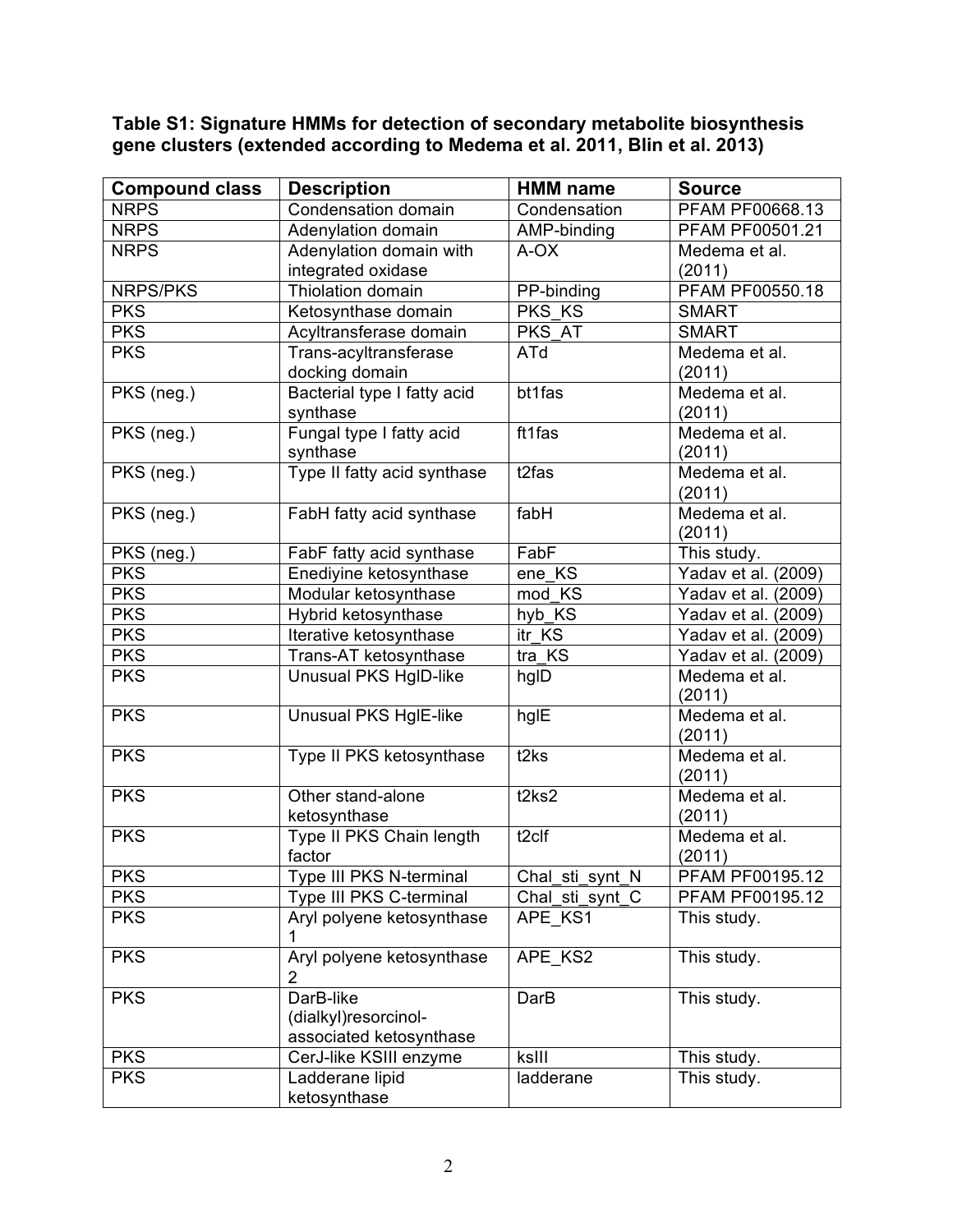| <b>Compound class</b> | <b>Description</b>                         | <b>HMM</b> name  | <b>Source</b>           |
|-----------------------|--------------------------------------------|------------------|-------------------------|
| <b>PKS</b>            | Polyunsaturated fatty acid                 | PUFA KS          | This study.             |
|                       | ketosynthase                               |                  |                         |
| Terpene               | Terpene synthase C                         | Terpene_synth_C  | PFAM PF03936.9          |
|                       | terminal                                   |                  |                         |
| Terpene               | Terpene sythase                            | Terpene synth    | PFAM PF01397.14         |
| Terpene               | Phytoene synthase                          | phytoene synth   | Medema et al.           |
|                       |                                            |                  | (2011)                  |
| Terpene               | Lycopene cyclase                           | Lycopene_cycl    | PFAM PF05834.5          |
| Terpene               | Terpene cyclase                            | terpene_cyclase  | Medema et al.           |
| Terpene               | NapT7-like protein                         | NapT7            | (2011)<br>Medema et al. |
|                       |                                            |                  | (2011)                  |
| Terpene               | Fungal geranylgeranyl                      | fung_ggpp        | Medema et al.           |
|                       | pyrophosphate synthase                     |                  | (2011)                  |
| Terpene               | Fungal geranylgeranyl                      | fung_ggpp2       | Medema et al.           |
|                       | pyrophosphate synthase,                    |                  | (2011)                  |
|                       | model 2                                    |                  |                         |
| Terpene               | Dimethylallyl tryptophan                   | dmat             | Medema et al.           |
|                       | synthase                                   |                  | (2011)                  |
| Terpene               | Trichodiene synthase                       | trichodiene synt | Medema et al.           |
|                       |                                            |                  | (2011)                  |
| Lanthipeptides        | LanC-like Lantibiotics                     | LANC_like        | <b>PFAM PF05147.6</b>   |
|                       | biosynthesis protein                       |                  |                         |
| Lanthipeptides        | Lantibiotic dehydratase, N-                | Lant dehyd N     | PFAM PF04737.6          |
|                       | terminus                                   |                  |                         |
| Lanthipeptides        | Lantibiotic dehydratase, C-                | Lant_dehyd C     | <b>PFAM PF04738.6</b>   |
|                       | terminus                                   |                  |                         |
| Lanthipeptides        | Lantibiotic antimicrobial                  | Antimicrobial18  | PFAM PF08130.4          |
| Lanthipeptides        | peptide 18<br>Gallidermin                  | Gallidermin      | PFAM PF02052.8          |
| Lanthipeptides        | Lantibiotic, type A                        | L_biotic_typeA   | PFAM PF04604.6          |
| Lanthipeptides        | Lantibiotic, gallidermin/nisin             | <b>TIGR03731</b> | <b>TIGR03731</b>        |
|                       | family                                     |                  |                         |
| Lanthipeptides        | Lantibiotic leader lacticin                | LE-LAC481        | De Jong et al.          |
|                       | 481 group                                  |                  | (2010)                  |
| Lanthipeptides        | Lantibiotic leader                         | LE-MER+2PEP      | De Jong et al.          |
|                       | mersacidin cinnamycin                      |                  | (2010)                  |
|                       | group                                      |                  |                         |
| Lanthipeptides        | Lantibiotic leader LanBC                   | LE-LanBC         | De Jong et al.          |
|                       | modified                                   |                  | (2010)                  |
| Lanthipeptides        | Lantibiotic peptide lacticin               | MA-LAC481        | De Jong et al.          |
|                       | 481 group                                  |                  | (2010)                  |
| Lanthipeptides        | Lantibiotic peptide nisin                  | MA-NIS+EPI       | De Jong et al.          |
|                       | epidermin group                            |                  | (2010)                  |
| Lanthipeptides        | Lantibiotic peptide nisin                  | <b>MA-NIS</b>    | De Jong et al.          |
|                       | group                                      |                  | (2010)                  |
| Lanthipeptides        | Lantibiotic peptide                        | MA-EPI           | De Jong et al.          |
|                       | epidermin group<br>Lantibiotic peptide two | MA-2PEPA         | (2010)                  |
| Lanthipeptides        |                                            |                  | De Jong et al.          |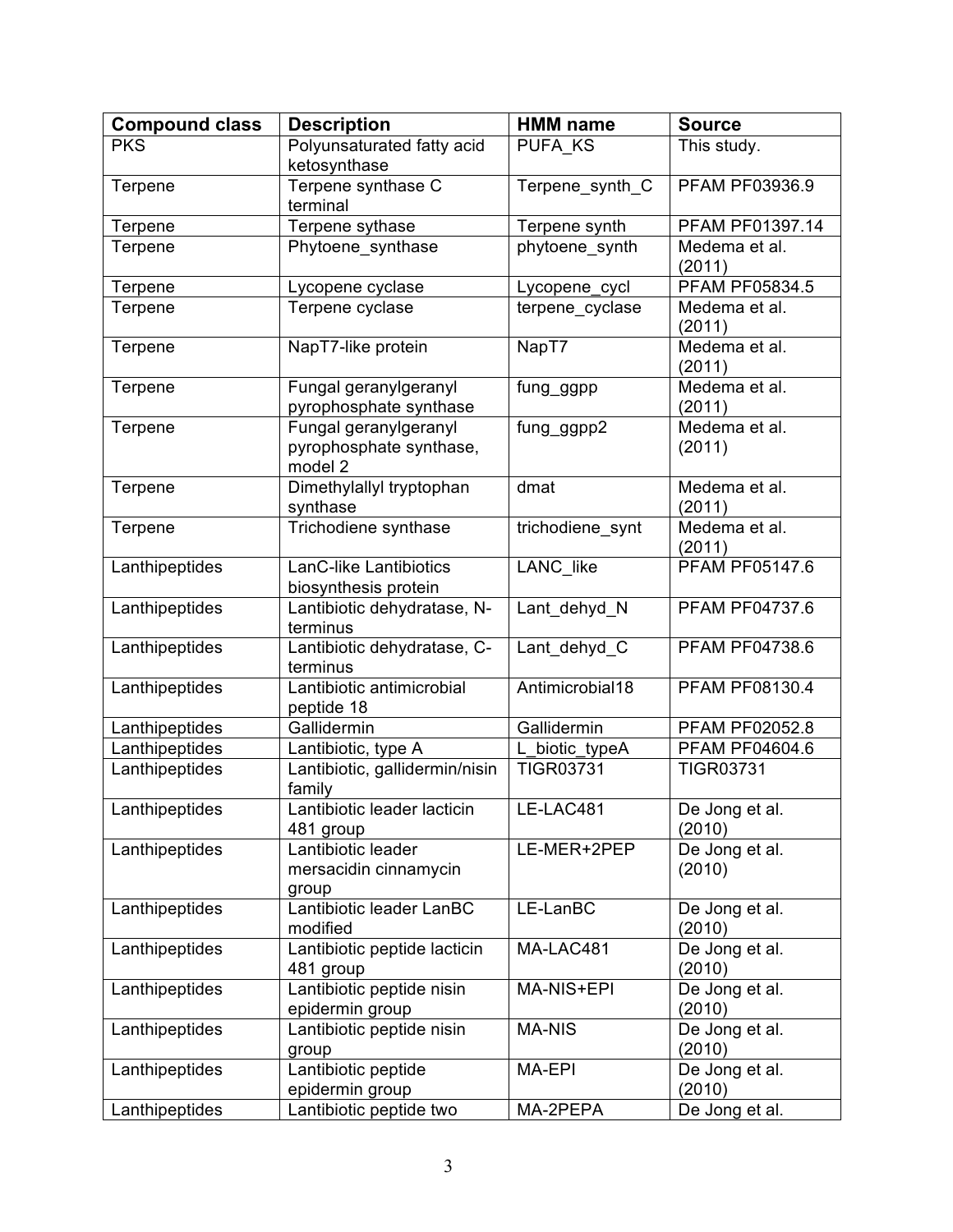| <b>Compound class</b> | <b>Description</b>              | <b>HMM</b> name  | <b>Source</b>         |
|-----------------------|---------------------------------|------------------|-----------------------|
|                       | component alpha                 |                  | (2010)                |
| Lanthipeptides        | Lantibiotic peptide two         | MA-2PEPB         | De Jong et al.        |
|                       | component beta                  |                  | (2010)                |
| Lanthipeptides        | lantibiotic peptide lacticin    | LE-DUF           | De Jong et al.        |
|                       | 481 group (dufour et al)        |                  | (2010)                |
| Lanthipeptides        | lantibiotic leader lacticin     | MA-DUF           | De Jong et al.        |
|                       | 481 group (dufour et al)        |                  | (2010)                |
| Lanthipeptides        | <b>FxLD family lantipeptide</b> | <b>TIGR04363</b> | <b>TIGR04363</b>      |
| Lanthipeptides        | <b>Streptomyces PEQAXS</b>      | Strep_PEQAXS     | Blin et al. (2013)    |
|                       | motif lantipeptide              |                  |                       |
| Lanthipeptides        | Flavoprotein                    | flavoprotein     | PFAM PF02441          |
| Lanthipeptides        | Tryptophane halogenase          | Trp_halogenase   | <b>PFAM PF04830</b>   |
| Lanthipeptides        | Phosphate kinase                | Pkinase          | <b>PFAM PF00069</b>   |
| Lanthipeptides        | Lantibiotic-associated          | <b>DUF4135</b>   | <b>PFAM PF13575</b>   |
|                       | domain DUF4135                  |                  |                       |
| Lanthipeptides        | P450 oxygenase                  | p450             | <b>PFAM PF00067</b>   |
| Lanthipeptides        | Short-chain                     | adh short        | <b>PFAM PF00105</b>   |
|                       | dehydrogenase                   |                  |                       |
| Lanthipeptides        | Short-chain                     | adh_short_C2     | <b>PFAM PF13561</b>   |
|                       | dehyrdrogenase, C-              |                  |                       |
|                       | terminus                        |                  |                       |
| <b>Bacteriocin</b>    | <b>Putative Streptomyces</b>    | strepbact        | Medema et al.         |
|                       | bacteriocin                     |                  | (2011)                |
| <b>Bacteriocin</b>    | Antimicrobial peptide 14        | Antimicrobial14  | <b>PFAM PF08109.4</b> |
| <b>Bacteriocin</b>    | Bacteriocin IIc domain          | Bacteriocin IIc  | PFAM PF10439.2        |
| <b>Bacteriocin</b>    | Bacteriocin IId domain          | Bacteriocin IId  | PFAM PF09221.3        |
| <b>Bacteriocin</b>    | Bacteriocin_Ildc_cydomain       | BacterioclIc cy  | PFAM PF12173.1        |
| <b>Bacteriocin</b>    | Bacteriocin II domain           | Bacteriocin II   | PFAM PF01721.11       |
| Bacteriocin           | Bacteriocin Ili domain          | Bacteriocin Ili  | <b>PFAM PF11758.1</b> |
| <b>Bacteriocin</b>    | Lactococcin                     | Lactococcin      | PFAM PF04369.6        |
| <b>Bacteriocin</b>    | Antimicrobial peptide 17        | Antimicrobial17  | PFAM PF08129.4        |
| <b>Bacteriocin</b>    | Lactococcin 972                 | Lactococcin 972  | PFAM PF09683.3        |
| <b>Bacteriocin</b>    | Lactococcin G-beta              | LcnG-beta        | PFAM PF11632.1        |
| <b>Bacteriocin</b>    | Cloacin                         | Cloacin          | <b>PFAM PF03515.7</b> |
| <b>Bacteriocin</b>    | Linocin M18                     | Linocin M18      | <b>PFAM PF04454.5</b> |
| <b>Bacteriocin</b>    | Bacteriocin biosynthesis        | <b>TIGR03603</b> | <b>TIGR03603</b>      |
|                       | cyclodehydratase                |                  |                       |
| Bacteriocin           | <b>Bacteriocin biosynthesis</b> | <b>TIGR03604</b> | <b>TIGR03604</b>      |
|                       | docking scaffold                |                  |                       |
| <b>Bacteriocin</b>    | SagB-type dehydrogenase         | <b>TIGR03605</b> | <b>TIGR03605</b>      |
| <b>Bacteriocin</b>    | Bacteriocin, circularin         | <b>TIGR03651</b> | <b>TIGR03651</b>      |
|                       | A/uberolysin famil              |                  |                       |
| <b>Bacteriocin</b>    | Bacteriocin,                    | <b>TIGR03678</b> | <b>TIGR03678</b>      |
|                       | microcyclamide/patellamide      |                  |                       |
|                       | family                          |                  |                       |
| <b>Bacteriocin</b>    | Thiazole-containing             | <b>TIGR03693</b> | <b>TIGR03693</b>      |
|                       | bacteriocin maturation          |                  |                       |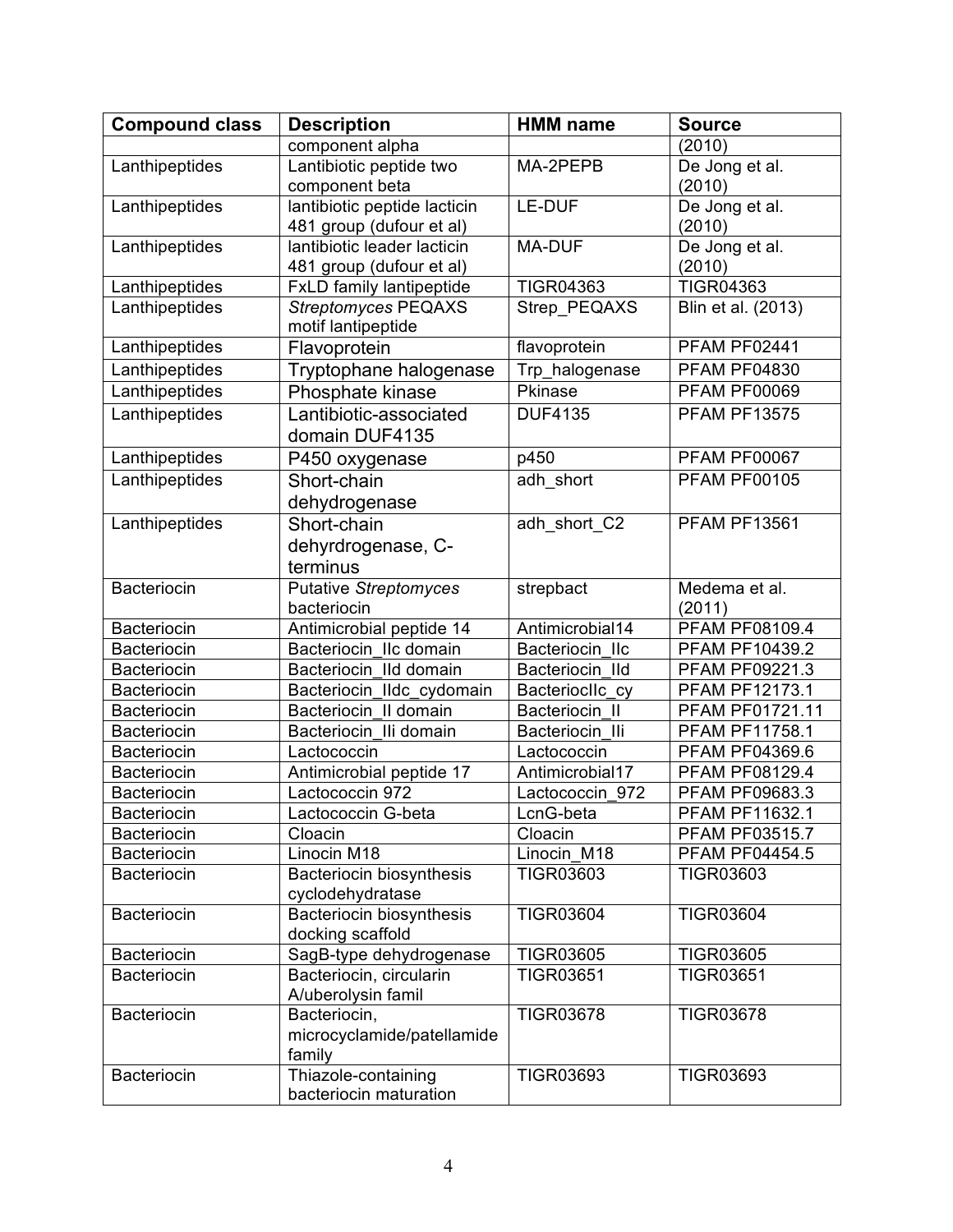| <b>Compound class</b> | <b>Description</b>                                | <b>HMM</b> name    | <b>Source</b>         |
|-----------------------|---------------------------------------------------|--------------------|-----------------------|
|                       | protei                                            |                    |                       |
| <b>Bacteriocin</b>    | Bacteriocin propeptide                            | <b>TIGR03798</b>   | <b>TIGR03798</b>      |
| <b>Bacteriocin</b>    | Bacteriocin biosynthesis                          | <b>TIGR03882</b>   | <b>TIGR03882</b>      |
|                       | cyclodehydratase                                  |                    |                       |
| <b>Bacteriocin</b>    | Bacteriocin, BA 2677                              | <b>TIGR03601</b>   | <b>TIGR03601</b>      |
|                       | family                                            |                    |                       |
| <b>Bacteriocin</b>    | Bacteriocin protoxin,                             | <b>TIGR03602</b>   | <b>TIGR03602</b>      |
|                       | streptolysin S family                             |                    |                       |
| <b>Bacteriocin</b>    | Two-chain TOMM family                             | <b>TIGR03795</b>   | <b>TIGR03795</b>      |
| <b>Bacteriocin</b>    | NHLP leader peptide                               | <b>TIGR03793</b>   | <b>TIGR03793</b>      |
|                       | domain                                            |                    |                       |
| <b>Bacteriocin</b>    | <b>Bacteriocin maturation</b>                     | <b>TIGR03975</b>   | <b>TIGR03975</b>      |
|                       | radical SAM protein 1                             |                    |                       |
| <b>Bacteriocin</b>    | Thuricin prepeptide                               | thuricin           | Blin et al. (2013)    |
| <b>Bacteriocin</b>    | Small prepeptide                                  | <b>DUF692</b>      | PFAM DUF692           |
|                       | associated domain                                 |                    |                       |
| Head-to-tail cyclized | Subtilosin A                                      | Subtilosin_A       | <b>PFAM PF11420.1</b> |
| peptide               |                                                   |                    |                       |
| Head-to-tail cyclized | SkfC biosynthesis enzyme                          | skfc               | Blin et al. (2013)    |
| peptide               |                                                   |                    |                       |
| Microviridin          | Microviridin A                                    | mvnA               | Medema et al.         |
|                       |                                                   |                    | (2011)                |
| Microviridin          | Marinostatin/microviridin                         | mvd                | Blin et al. (2013)    |
|                       | prepeptide                                        |                    |                       |
| Thiopeptide           | Thiostrepton-like                                 | thiostrepton       | Medema et al.         |
|                       | thiopeptides<br>Putative subtilosin               | subtilosin         | (2011)                |
| Sactipeptide          |                                                   |                    | Blin et al. (2013)    |
| Linaridin             | biosynthesis enzyme ywiA<br>Cypermycin prepeptide |                    | Blin et al. (2013)    |
| Linaridin             | Cypermycin biosynthesis                           | cypermycin<br>cypl | Blin et al. (2013)    |
|                       | cypl enzyme                                       |                    |                       |
| Lasso peptide         | Lasso peptide modification                        | lasso              | Blin et al. (2013)    |
|                       | enzyme                                            |                    |                       |
| Microcin              | Microcin J25 prepeptide                           | micJ25             | Blin et al. (2013)    |
| Microcin              | Microcin J25 processing                           | mcjC               | Blin et al. (2013)    |
|                       | protein McjC                                      |                    |                       |
| Glycocin              | Glycocin prepeptide                               | glycocin           | Blin et al. (2013)    |
| Glycocin              | Sublancin prepeptide                              | sublancin          | Blin et al. (2013)    |
| Bottromycin           | Bottromycin biosynthesis                          | botH               | Blin et al. (2013)    |
|                       | enzyme                                            |                    |                       |
| Proteusin             | Proteusin prepeptide                              | PoyD               | This study.           |
| Beta-lactams          | Beta-lactam synthase                              | <b>BLS</b>         | Medema et al.         |
|                       |                                                   |                    | (2011)                |
| Beta-lactams          | Clavulanic acid synthase-                         | CAS                | Medema et al.         |
|                       | like                                              |                    | (2011)                |
| Beta-lactams          | Tabtoxin synthase-like                            | Tabtoxin           | Medema et al.         |
|                       |                                                   |                    | (2011)                |
| Aminoglycosides /     | 2-deoxy-scyllo-inosose                            | <b>DOIS</b>        | Medema et al.         |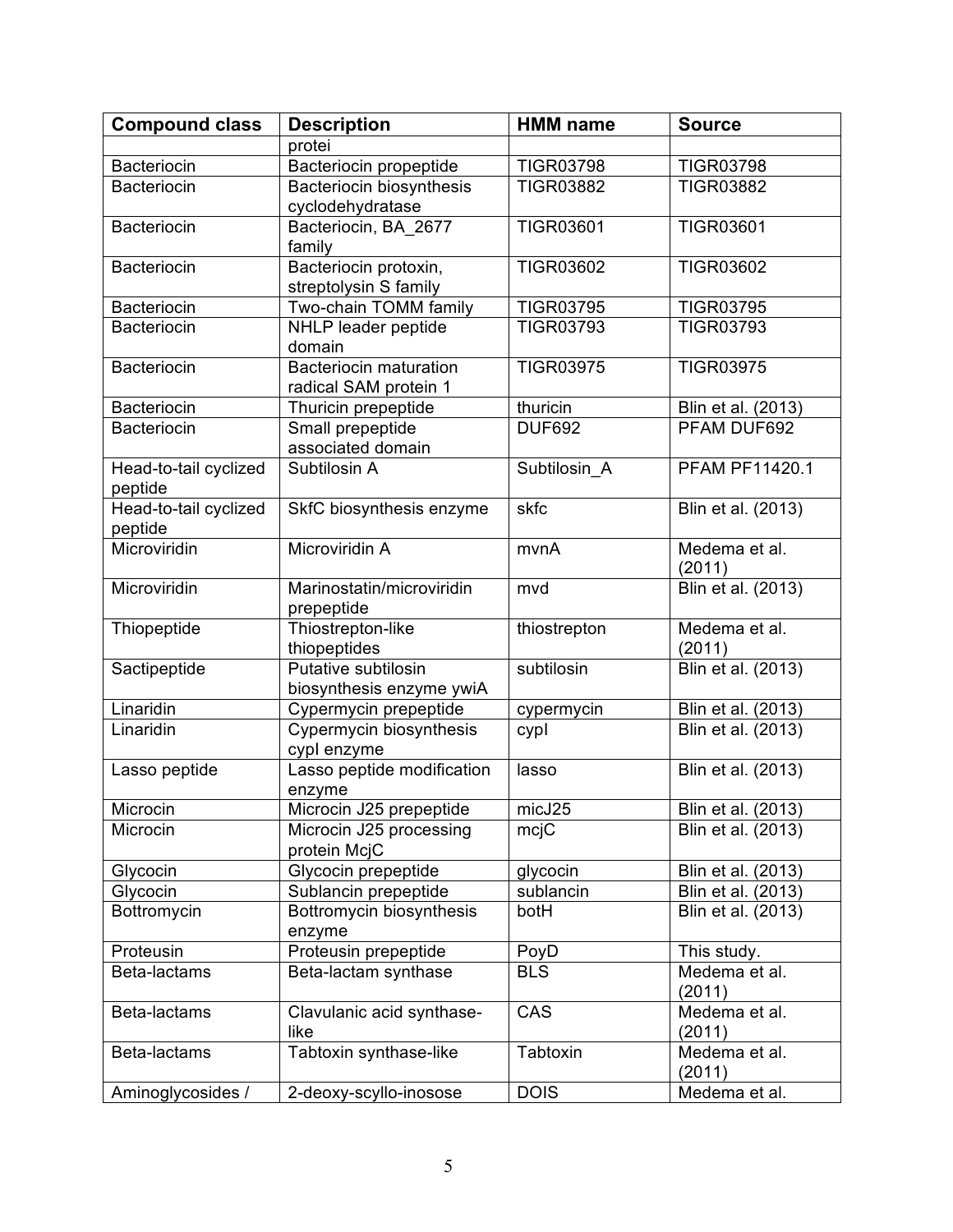| aminocyclitols<br>synthase<br>(2011)<br>NeoL-like deacetylase<br>Aminoglycosides /<br>neoL like<br>Medema et al.<br>aminocyclitols<br>(2011)<br>Aminoglycosides /<br>SpcD-/SpcK-like<br>spcDK like glyc<br>Medema et al.<br>aminocyclitols<br>thymidylyltransferas<br>(2011)<br>Aminoglycosides /<br>SpcF-/SpcG-like<br>spcFG_like<br>Medema et al.<br>aminocyclitols<br>glycosyltransferase<br>(2011)<br>strH_like<br>Aminoglycosides /<br>StrH-like<br>Medema et al.<br>aminocyclitols<br>glycosyltransferase<br>(2011)<br>strK like1<br>Medema et al.<br>Aminoglycosides /<br>StrK-like phosphatase<br>aminocyclitols<br>(2011)<br>Medema et al.<br>Aminoglycosides /<br>StrK-like phosphatase<br>strK like2<br>aminocyclitols<br>(2011)<br>Aminoglycosides /<br>ValA-like 2-epi-5-epi-<br>valA like<br>Medema et al.<br>aminocyclitols<br>valiolone synthase<br>(2011)<br>Aminoglycosides /<br>2-epi-5-epi-valiolone<br>salQ<br>Medema et al.<br>aminocyclitols<br>synthase, SalQ-like<br>(2011)<br>NovK-like reductase<br>novK<br>Medema et al.<br>Aminocoumarins<br>(2011)<br>Aminocoumarins<br>NovJ-like reductase<br>Medema et al.<br>novJ<br>(2011)<br>Medema et al.<br>Novl-like cytochrome P450<br>Aminocoumarins<br>novl<br>(2011)<br>NovH-like protein<br>Medema et al.<br>Aminocoumarins<br>novH<br>(2011)<br>SpcD/SpcK-like<br>spcDK_like_cou<br>Medema et al.<br>Aminocoumarins<br>thymidylyltransferase,<br>(2011)<br>aminocoumarins group<br>Siderophores<br>Siderophore synthase<br>lucA lucC<br>PFAM PF04183.5<br>Ectoine synthase<br>Ectoines<br>Medema et al.<br>ectoine_synt<br>(2011)<br>PFAM PF03756.6<br>AfsA<br><b>Butyrolactones</b><br>AfsA-like butyrolactone<br>synthase<br>StaD-like chromopyrrolic<br>indsynth<br>Indoles<br>Medema et al.<br>acid synthase domain<br>(2011)<br><b>Nucleosides</b><br>LipM<br>LipM-like<br>Medema et al.<br>nucleotidyltransferase<br>(2011)<br>LipU<br>Medema et al.<br><b>Nucleosides</b><br>LipU-like protein<br>(2011)<br>LipV-like dehydrogenase<br>LipV<br><b>Nucleosides</b><br>Medema et al.<br>(2011)<br>ToyB-like synthase<br>Nucleosides<br>ToyB<br>Medema et al.<br>(2011)<br>TunD<br>Medema et al.<br>Nucleosides<br>TunD-like putative N-<br>acetylglucosamine<br>(2011)<br>transferase<br>Pur6-like synthetase<br><b>Nucleosides</b><br>pur <sub>6</sub><br>Medema et al.<br>(2011) | <b>Compound class</b> | <b>Description</b>        | <b>HMM</b> name | <b>Source</b> |
|---------------------------------------------------------------------------------------------------------------------------------------------------------------------------------------------------------------------------------------------------------------------------------------------------------------------------------------------------------------------------------------------------------------------------------------------------------------------------------------------------------------------------------------------------------------------------------------------------------------------------------------------------------------------------------------------------------------------------------------------------------------------------------------------------------------------------------------------------------------------------------------------------------------------------------------------------------------------------------------------------------------------------------------------------------------------------------------------------------------------------------------------------------------------------------------------------------------------------------------------------------------------------------------------------------------------------------------------------------------------------------------------------------------------------------------------------------------------------------------------------------------------------------------------------------------------------------------------------------------------------------------------------------------------------------------------------------------------------------------------------------------------------------------------------------------------------------------------------------------------------------------------------------------------------------------------------------------------------------------------------------------------------------------------------------------------------------------------------------------------------------------------------------------------------------------------------------------------------------------------------------------------------------------------------------------------------------------------------------------------|-----------------------|---------------------------|-----------------|---------------|
|                                                                                                                                                                                                                                                                                                                                                                                                                                                                                                                                                                                                                                                                                                                                                                                                                                                                                                                                                                                                                                                                                                                                                                                                                                                                                                                                                                                                                                                                                                                                                                                                                                                                                                                                                                                                                                                                                                                                                                                                                                                                                                                                                                                                                                                                                                                                                                     |                       |                           |                 |               |
|                                                                                                                                                                                                                                                                                                                                                                                                                                                                                                                                                                                                                                                                                                                                                                                                                                                                                                                                                                                                                                                                                                                                                                                                                                                                                                                                                                                                                                                                                                                                                                                                                                                                                                                                                                                                                                                                                                                                                                                                                                                                                                                                                                                                                                                                                                                                                                     |                       |                           |                 |               |
|                                                                                                                                                                                                                                                                                                                                                                                                                                                                                                                                                                                                                                                                                                                                                                                                                                                                                                                                                                                                                                                                                                                                                                                                                                                                                                                                                                                                                                                                                                                                                                                                                                                                                                                                                                                                                                                                                                                                                                                                                                                                                                                                                                                                                                                                                                                                                                     |                       |                           |                 |               |
|                                                                                                                                                                                                                                                                                                                                                                                                                                                                                                                                                                                                                                                                                                                                                                                                                                                                                                                                                                                                                                                                                                                                                                                                                                                                                                                                                                                                                                                                                                                                                                                                                                                                                                                                                                                                                                                                                                                                                                                                                                                                                                                                                                                                                                                                                                                                                                     |                       |                           |                 |               |
|                                                                                                                                                                                                                                                                                                                                                                                                                                                                                                                                                                                                                                                                                                                                                                                                                                                                                                                                                                                                                                                                                                                                                                                                                                                                                                                                                                                                                                                                                                                                                                                                                                                                                                                                                                                                                                                                                                                                                                                                                                                                                                                                                                                                                                                                                                                                                                     |                       |                           |                 |               |
|                                                                                                                                                                                                                                                                                                                                                                                                                                                                                                                                                                                                                                                                                                                                                                                                                                                                                                                                                                                                                                                                                                                                                                                                                                                                                                                                                                                                                                                                                                                                                                                                                                                                                                                                                                                                                                                                                                                                                                                                                                                                                                                                                                                                                                                                                                                                                                     |                       |                           |                 |               |
|                                                                                                                                                                                                                                                                                                                                                                                                                                                                                                                                                                                                                                                                                                                                                                                                                                                                                                                                                                                                                                                                                                                                                                                                                                                                                                                                                                                                                                                                                                                                                                                                                                                                                                                                                                                                                                                                                                                                                                                                                                                                                                                                                                                                                                                                                                                                                                     |                       |                           |                 |               |
|                                                                                                                                                                                                                                                                                                                                                                                                                                                                                                                                                                                                                                                                                                                                                                                                                                                                                                                                                                                                                                                                                                                                                                                                                                                                                                                                                                                                                                                                                                                                                                                                                                                                                                                                                                                                                                                                                                                                                                                                                                                                                                                                                                                                                                                                                                                                                                     |                       |                           |                 |               |
|                                                                                                                                                                                                                                                                                                                                                                                                                                                                                                                                                                                                                                                                                                                                                                                                                                                                                                                                                                                                                                                                                                                                                                                                                                                                                                                                                                                                                                                                                                                                                                                                                                                                                                                                                                                                                                                                                                                                                                                                                                                                                                                                                                                                                                                                                                                                                                     |                       |                           |                 |               |
|                                                                                                                                                                                                                                                                                                                                                                                                                                                                                                                                                                                                                                                                                                                                                                                                                                                                                                                                                                                                                                                                                                                                                                                                                                                                                                                                                                                                                                                                                                                                                                                                                                                                                                                                                                                                                                                                                                                                                                                                                                                                                                                                                                                                                                                                                                                                                                     |                       |                           |                 |               |
|                                                                                                                                                                                                                                                                                                                                                                                                                                                                                                                                                                                                                                                                                                                                                                                                                                                                                                                                                                                                                                                                                                                                                                                                                                                                                                                                                                                                                                                                                                                                                                                                                                                                                                                                                                                                                                                                                                                                                                                                                                                                                                                                                                                                                                                                                                                                                                     |                       |                           |                 |               |
|                                                                                                                                                                                                                                                                                                                                                                                                                                                                                                                                                                                                                                                                                                                                                                                                                                                                                                                                                                                                                                                                                                                                                                                                                                                                                                                                                                                                                                                                                                                                                                                                                                                                                                                                                                                                                                                                                                                                                                                                                                                                                                                                                                                                                                                                                                                                                                     |                       |                           |                 |               |
|                                                                                                                                                                                                                                                                                                                                                                                                                                                                                                                                                                                                                                                                                                                                                                                                                                                                                                                                                                                                                                                                                                                                                                                                                                                                                                                                                                                                                                                                                                                                                                                                                                                                                                                                                                                                                                                                                                                                                                                                                                                                                                                                                                                                                                                                                                                                                                     |                       |                           |                 |               |
|                                                                                                                                                                                                                                                                                                                                                                                                                                                                                                                                                                                                                                                                                                                                                                                                                                                                                                                                                                                                                                                                                                                                                                                                                                                                                                                                                                                                                                                                                                                                                                                                                                                                                                                                                                                                                                                                                                                                                                                                                                                                                                                                                                                                                                                                                                                                                                     |                       |                           |                 |               |
|                                                                                                                                                                                                                                                                                                                                                                                                                                                                                                                                                                                                                                                                                                                                                                                                                                                                                                                                                                                                                                                                                                                                                                                                                                                                                                                                                                                                                                                                                                                                                                                                                                                                                                                                                                                                                                                                                                                                                                                                                                                                                                                                                                                                                                                                                                                                                                     |                       |                           |                 |               |
|                                                                                                                                                                                                                                                                                                                                                                                                                                                                                                                                                                                                                                                                                                                                                                                                                                                                                                                                                                                                                                                                                                                                                                                                                                                                                                                                                                                                                                                                                                                                                                                                                                                                                                                                                                                                                                                                                                                                                                                                                                                                                                                                                                                                                                                                                                                                                                     |                       |                           |                 |               |
|                                                                                                                                                                                                                                                                                                                                                                                                                                                                                                                                                                                                                                                                                                                                                                                                                                                                                                                                                                                                                                                                                                                                                                                                                                                                                                                                                                                                                                                                                                                                                                                                                                                                                                                                                                                                                                                                                                                                                                                                                                                                                                                                                                                                                                                                                                                                                                     |                       |                           |                 |               |
|                                                                                                                                                                                                                                                                                                                                                                                                                                                                                                                                                                                                                                                                                                                                                                                                                                                                                                                                                                                                                                                                                                                                                                                                                                                                                                                                                                                                                                                                                                                                                                                                                                                                                                                                                                                                                                                                                                                                                                                                                                                                                                                                                                                                                                                                                                                                                                     |                       |                           |                 |               |
|                                                                                                                                                                                                                                                                                                                                                                                                                                                                                                                                                                                                                                                                                                                                                                                                                                                                                                                                                                                                                                                                                                                                                                                                                                                                                                                                                                                                                                                                                                                                                                                                                                                                                                                                                                                                                                                                                                                                                                                                                                                                                                                                                                                                                                                                                                                                                                     |                       |                           |                 |               |
|                                                                                                                                                                                                                                                                                                                                                                                                                                                                                                                                                                                                                                                                                                                                                                                                                                                                                                                                                                                                                                                                                                                                                                                                                                                                                                                                                                                                                                                                                                                                                                                                                                                                                                                                                                                                                                                                                                                                                                                                                                                                                                                                                                                                                                                                                                                                                                     |                       |                           |                 |               |
|                                                                                                                                                                                                                                                                                                                                                                                                                                                                                                                                                                                                                                                                                                                                                                                                                                                                                                                                                                                                                                                                                                                                                                                                                                                                                                                                                                                                                                                                                                                                                                                                                                                                                                                                                                                                                                                                                                                                                                                                                                                                                                                                                                                                                                                                                                                                                                     |                       |                           |                 |               |
|                                                                                                                                                                                                                                                                                                                                                                                                                                                                                                                                                                                                                                                                                                                                                                                                                                                                                                                                                                                                                                                                                                                                                                                                                                                                                                                                                                                                                                                                                                                                                                                                                                                                                                                                                                                                                                                                                                                                                                                                                                                                                                                                                                                                                                                                                                                                                                     |                       |                           |                 |               |
|                                                                                                                                                                                                                                                                                                                                                                                                                                                                                                                                                                                                                                                                                                                                                                                                                                                                                                                                                                                                                                                                                                                                                                                                                                                                                                                                                                                                                                                                                                                                                                                                                                                                                                                                                                                                                                                                                                                                                                                                                                                                                                                                                                                                                                                                                                                                                                     |                       |                           |                 |               |
|                                                                                                                                                                                                                                                                                                                                                                                                                                                                                                                                                                                                                                                                                                                                                                                                                                                                                                                                                                                                                                                                                                                                                                                                                                                                                                                                                                                                                                                                                                                                                                                                                                                                                                                                                                                                                                                                                                                                                                                                                                                                                                                                                                                                                                                                                                                                                                     |                       |                           |                 |               |
|                                                                                                                                                                                                                                                                                                                                                                                                                                                                                                                                                                                                                                                                                                                                                                                                                                                                                                                                                                                                                                                                                                                                                                                                                                                                                                                                                                                                                                                                                                                                                                                                                                                                                                                                                                                                                                                                                                                                                                                                                                                                                                                                                                                                                                                                                                                                                                     |                       |                           |                 |               |
|                                                                                                                                                                                                                                                                                                                                                                                                                                                                                                                                                                                                                                                                                                                                                                                                                                                                                                                                                                                                                                                                                                                                                                                                                                                                                                                                                                                                                                                                                                                                                                                                                                                                                                                                                                                                                                                                                                                                                                                                                                                                                                                                                                                                                                                                                                                                                                     |                       |                           |                 |               |
|                                                                                                                                                                                                                                                                                                                                                                                                                                                                                                                                                                                                                                                                                                                                                                                                                                                                                                                                                                                                                                                                                                                                                                                                                                                                                                                                                                                                                                                                                                                                                                                                                                                                                                                                                                                                                                                                                                                                                                                                                                                                                                                                                                                                                                                                                                                                                                     |                       |                           |                 |               |
|                                                                                                                                                                                                                                                                                                                                                                                                                                                                                                                                                                                                                                                                                                                                                                                                                                                                                                                                                                                                                                                                                                                                                                                                                                                                                                                                                                                                                                                                                                                                                                                                                                                                                                                                                                                                                                                                                                                                                                                                                                                                                                                                                                                                                                                                                                                                                                     |                       |                           |                 |               |
|                                                                                                                                                                                                                                                                                                                                                                                                                                                                                                                                                                                                                                                                                                                                                                                                                                                                                                                                                                                                                                                                                                                                                                                                                                                                                                                                                                                                                                                                                                                                                                                                                                                                                                                                                                                                                                                                                                                                                                                                                                                                                                                                                                                                                                                                                                                                                                     |                       |                           |                 |               |
|                                                                                                                                                                                                                                                                                                                                                                                                                                                                                                                                                                                                                                                                                                                                                                                                                                                                                                                                                                                                                                                                                                                                                                                                                                                                                                                                                                                                                                                                                                                                                                                                                                                                                                                                                                                                                                                                                                                                                                                                                                                                                                                                                                                                                                                                                                                                                                     |                       |                           |                 |               |
|                                                                                                                                                                                                                                                                                                                                                                                                                                                                                                                                                                                                                                                                                                                                                                                                                                                                                                                                                                                                                                                                                                                                                                                                                                                                                                                                                                                                                                                                                                                                                                                                                                                                                                                                                                                                                                                                                                                                                                                                                                                                                                                                                                                                                                                                                                                                                                     |                       |                           |                 |               |
|                                                                                                                                                                                                                                                                                                                                                                                                                                                                                                                                                                                                                                                                                                                                                                                                                                                                                                                                                                                                                                                                                                                                                                                                                                                                                                                                                                                                                                                                                                                                                                                                                                                                                                                                                                                                                                                                                                                                                                                                                                                                                                                                                                                                                                                                                                                                                                     |                       |                           |                 |               |
|                                                                                                                                                                                                                                                                                                                                                                                                                                                                                                                                                                                                                                                                                                                                                                                                                                                                                                                                                                                                                                                                                                                                                                                                                                                                                                                                                                                                                                                                                                                                                                                                                                                                                                                                                                                                                                                                                                                                                                                                                                                                                                                                                                                                                                                                                                                                                                     |                       |                           |                 |               |
|                                                                                                                                                                                                                                                                                                                                                                                                                                                                                                                                                                                                                                                                                                                                                                                                                                                                                                                                                                                                                                                                                                                                                                                                                                                                                                                                                                                                                                                                                                                                                                                                                                                                                                                                                                                                                                                                                                                                                                                                                                                                                                                                                                                                                                                                                                                                                                     |                       |                           |                 |               |
|                                                                                                                                                                                                                                                                                                                                                                                                                                                                                                                                                                                                                                                                                                                                                                                                                                                                                                                                                                                                                                                                                                                                                                                                                                                                                                                                                                                                                                                                                                                                                                                                                                                                                                                                                                                                                                                                                                                                                                                                                                                                                                                                                                                                                                                                                                                                                                     |                       |                           |                 |               |
|                                                                                                                                                                                                                                                                                                                                                                                                                                                                                                                                                                                                                                                                                                                                                                                                                                                                                                                                                                                                                                                                                                                                                                                                                                                                                                                                                                                                                                                                                                                                                                                                                                                                                                                                                                                                                                                                                                                                                                                                                                                                                                                                                                                                                                                                                                                                                                     |                       |                           |                 |               |
|                                                                                                                                                                                                                                                                                                                                                                                                                                                                                                                                                                                                                                                                                                                                                                                                                                                                                                                                                                                                                                                                                                                                                                                                                                                                                                                                                                                                                                                                                                                                                                                                                                                                                                                                                                                                                                                                                                                                                                                                                                                                                                                                                                                                                                                                                                                                                                     |                       |                           |                 |               |
|                                                                                                                                                                                                                                                                                                                                                                                                                                                                                                                                                                                                                                                                                                                                                                                                                                                                                                                                                                                                                                                                                                                                                                                                                                                                                                                                                                                                                                                                                                                                                                                                                                                                                                                                                                                                                                                                                                                                                                                                                                                                                                                                                                                                                                                                                                                                                                     |                       |                           |                 |               |
|                                                                                                                                                                                                                                                                                                                                                                                                                                                                                                                                                                                                                                                                                                                                                                                                                                                                                                                                                                                                                                                                                                                                                                                                                                                                                                                                                                                                                                                                                                                                                                                                                                                                                                                                                                                                                                                                                                                                                                                                                                                                                                                                                                                                                                                                                                                                                                     |                       |                           |                 |               |
|                                                                                                                                                                                                                                                                                                                                                                                                                                                                                                                                                                                                                                                                                                                                                                                                                                                                                                                                                                                                                                                                                                                                                                                                                                                                                                                                                                                                                                                                                                                                                                                                                                                                                                                                                                                                                                                                                                                                                                                                                                                                                                                                                                                                                                                                                                                                                                     |                       |                           |                 |               |
|                                                                                                                                                                                                                                                                                                                                                                                                                                                                                                                                                                                                                                                                                                                                                                                                                                                                                                                                                                                                                                                                                                                                                                                                                                                                                                                                                                                                                                                                                                                                                                                                                                                                                                                                                                                                                                                                                                                                                                                                                                                                                                                                                                                                                                                                                                                                                                     |                       |                           |                 |               |
|                                                                                                                                                                                                                                                                                                                                                                                                                                                                                                                                                                                                                                                                                                                                                                                                                                                                                                                                                                                                                                                                                                                                                                                                                                                                                                                                                                                                                                                                                                                                                                                                                                                                                                                                                                                                                                                                                                                                                                                                                                                                                                                                                                                                                                                                                                                                                                     |                       |                           |                 |               |
|                                                                                                                                                                                                                                                                                                                                                                                                                                                                                                                                                                                                                                                                                                                                                                                                                                                                                                                                                                                                                                                                                                                                                                                                                                                                                                                                                                                                                                                                                                                                                                                                                                                                                                                                                                                                                                                                                                                                                                                                                                                                                                                                                                                                                                                                                                                                                                     |                       |                           |                 |               |
|                                                                                                                                                                                                                                                                                                                                                                                                                                                                                                                                                                                                                                                                                                                                                                                                                                                                                                                                                                                                                                                                                                                                                                                                                                                                                                                                                                                                                                                                                                                                                                                                                                                                                                                                                                                                                                                                                                                                                                                                                                                                                                                                                                                                                                                                                                                                                                     |                       |                           |                 |               |
|                                                                                                                                                                                                                                                                                                                                                                                                                                                                                                                                                                                                                                                                                                                                                                                                                                                                                                                                                                                                                                                                                                                                                                                                                                                                                                                                                                                                                                                                                                                                                                                                                                                                                                                                                                                                                                                                                                                                                                                                                                                                                                                                                                                                                                                                                                                                                                     |                       |                           |                 |               |
|                                                                                                                                                                                                                                                                                                                                                                                                                                                                                                                                                                                                                                                                                                                                                                                                                                                                                                                                                                                                                                                                                                                                                                                                                                                                                                                                                                                                                                                                                                                                                                                                                                                                                                                                                                                                                                                                                                                                                                                                                                                                                                                                                                                                                                                                                                                                                                     |                       |                           |                 |               |
|                                                                                                                                                                                                                                                                                                                                                                                                                                                                                                                                                                                                                                                                                                                                                                                                                                                                                                                                                                                                                                                                                                                                                                                                                                                                                                                                                                                                                                                                                                                                                                                                                                                                                                                                                                                                                                                                                                                                                                                                                                                                                                                                                                                                                                                                                                                                                                     |                       |                           |                 |               |
|                                                                                                                                                                                                                                                                                                                                                                                                                                                                                                                                                                                                                                                                                                                                                                                                                                                                                                                                                                                                                                                                                                                                                                                                                                                                                                                                                                                                                                                                                                                                                                                                                                                                                                                                                                                                                                                                                                                                                                                                                                                                                                                                                                                                                                                                                                                                                                     | Nucleosides           | Pur10-like oxidoreductase | pur10           | Medema et al. |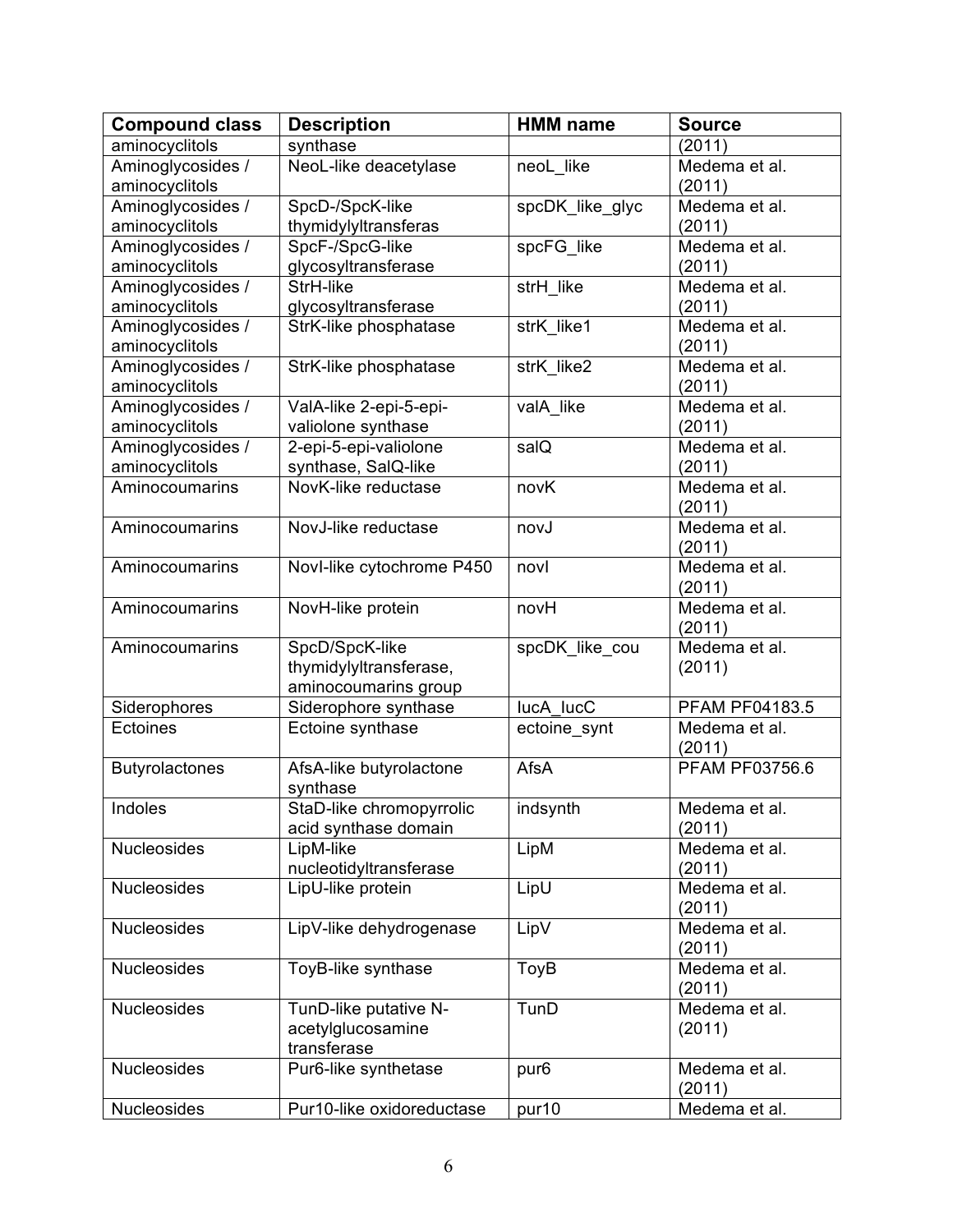| <b>Compound class</b> | <b>Description</b>          | <b>HMM</b> name   | <b>Source</b>         |
|-----------------------|-----------------------------|-------------------|-----------------------|
|                       |                             |                   | (2011)                |
| <b>Nucleosides</b>    | NikJ-like protein           | nikJ              | Medema et al.         |
|                       |                             |                   | (2011)                |
| <b>Nucleosides</b>    | NikO-like enolpyruvyl       | nikO              | Medema et al.         |
|                       | transferase                 |                   | (2011)                |
| Phosphoglycolipids    | MoeO5-like prenyl-3-        | MoeO <sub>5</sub> | Medema et al.         |
|                       | phosphoglycerate synthase   |                   | (2011)                |
| Phosphoglycolipids    | Phosphoglycolipid           | moeGT             | Blin et al. (2013)    |
|                       | glycosyltransferase         |                   |                       |
| <b>Melanins</b>       | MelC-like melanin synthase  | melC              | Medema et al.         |
|                       |                             |                   | (2011)                |
| Oligosaccharide       | Secondary metabolite-       | Glycos_transf_1   | PFAM PF00534.14       |
|                       | related glycosyltransferase |                   |                       |
| Oligosaccharide       | Secondary metabolite-       | Glycos_transf_2   | PFAM PF00535.20       |
|                       | related glycosyltransferase |                   |                       |
| Oligosaccharide       | Secondary metabolite-       | Glyco transf 28   | PFAM PF03033.14       |
|                       | related glycosyltransferase |                   |                       |
| Oligosaccharide       | Secondary metabolite-       | <b>DUF1205</b>    | PFAM DUF1205          |
|                       | related glycosyltransferase |                   |                       |
| Oligosaccharide       | Secondary metabolite-       | <b>MGT</b>        | Blin et al. (2013)    |
|                       | related glycosyltransferase |                   |                       |
| Oligosaccharide       | Secondary metabolite-       | MGT <sub>2</sub>  | Blin et al. (2013)    |
|                       | related glycosyltransferase |                   |                       |
| Furan                 | MmyO-like protei            | mmyO              | Blin et al. (2013)    |
| Homoserine lactone    | Autoinducer synthetase      | Autoind_synth     | PFAM PF00765.12       |
| Thiopeptide           | YcaO-like                   | YcaO              | PFAM PF02624.11       |
| Phenazine             | Phenazine biosynthesis      | phzB              | Blin et al. (2013)    |
|                       | gene                        |                   |                       |
| Phosphonate           | Phosphonate biosynthesis    | phosphonates      | Blin et al. (2013)    |
| <b>Others</b>         | NAD-binding domain 4        | NAD_binding_4     | <b>PFAM PF07993.5</b> |
| <b>Others</b>         | LmbU-like protein           | LmbU              | Medema et al.         |
|                       |                             |                   | (2011)                |
| LAP                   | Goadsporin-like protein     | goadsporin like   | Medema et al.         |
|                       |                             |                   | (2011)                |
| <b>Others</b>         | Neocarzinostatin-like       | Neocarzinostat    | Medema et al.         |
|                       | protein                     |                   | (2011)                |
| Cyanobactin           | Cyanobactin protease        | cyanobactin_synth | Medema et al.         |
|                       |                             |                   | (2011)                |
| <b>Others</b>         | Cyclodipeptide synthase     | cycdipepsynth     | Medema et al.         |
|                       |                             |                   | (2011)                |
| <b>Others</b>         | Fom1-like phosphomutase     | fom1              | Medema et al.         |
|                       |                             |                   | (2011)                |
| <b>Others</b>         | BcpB-like phosphomutase     | bcpB              | Medema et al.         |
|                       |                             |                   | (2011)                |
| Others                | FrbD-like phosphomutase     | frbD              | Medema et al.         |
|                       |                             |                   | (2011)                |
| Others                | MitE-like CoA-ligase        | mitE              | Medema et al.         |
|                       |                             |                   | (2011)                |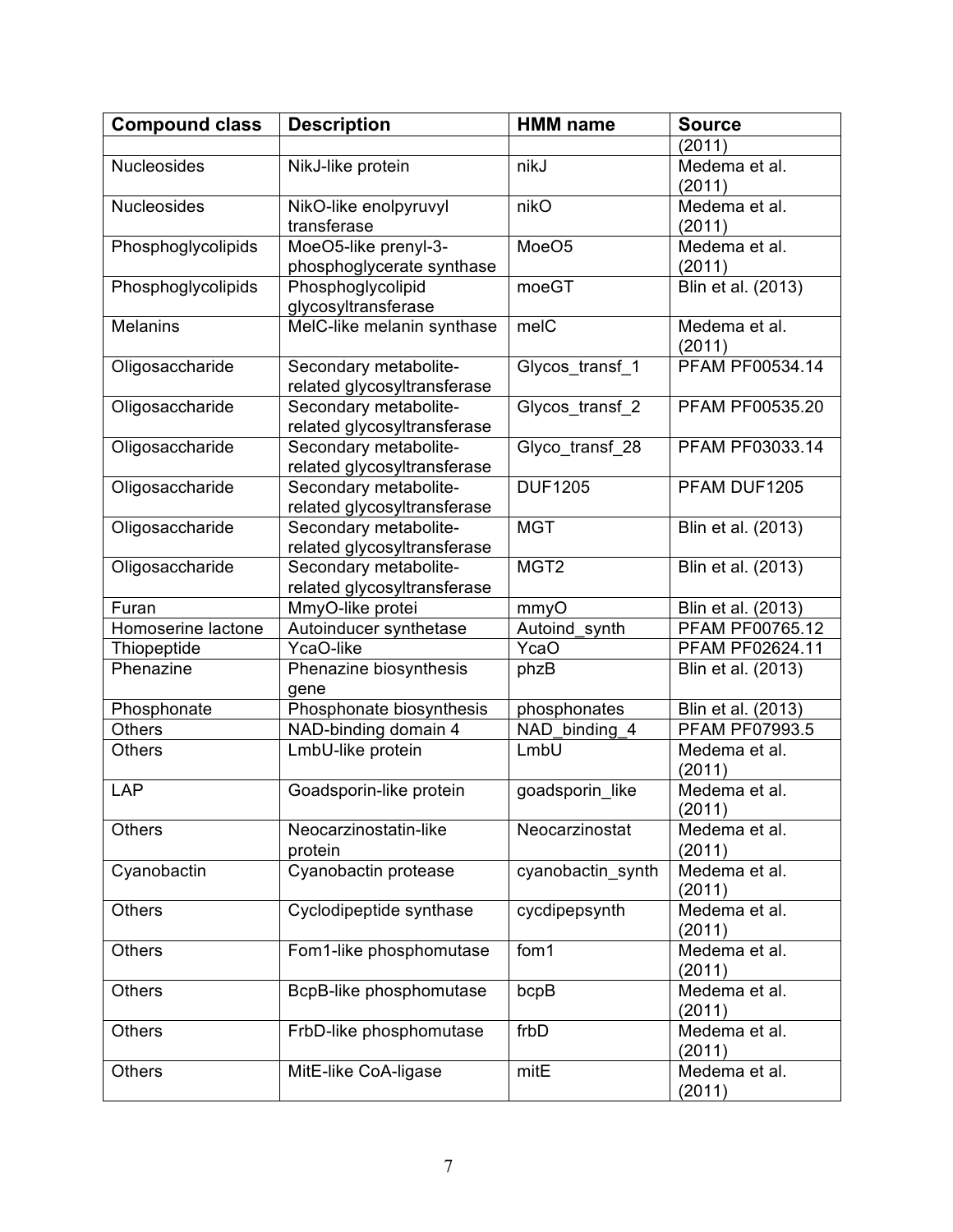| <b>Compound class</b> | <b>Description</b>        | <b>HMM</b> name   | <b>Source</b>      |
|-----------------------|---------------------------|-------------------|--------------------|
| <b>Others</b>         | Valanimycin biosynthesis  | $v$ <sub>mB</sub> | Medema et al.      |
|                       | VImB domain               |                   | (2011)             |
| <b>Others</b>         | Pyrrolnitrin biosynthesis | prnB              | Medema et al.      |
|                       | PrnB domain               |                   | (2011)             |
| <b>Others</b>         | Nitrosynthase domain      | CaiA              | Blin et al. (2013) |
| Others                | Bacilysin-related ligase  | bacilysin         | Blin et al. (2013) |

Within antiSMASH, the HMM profiles in Table S1 are used for detecting secondary metabolite biosynthetic gene clusters in genomic data.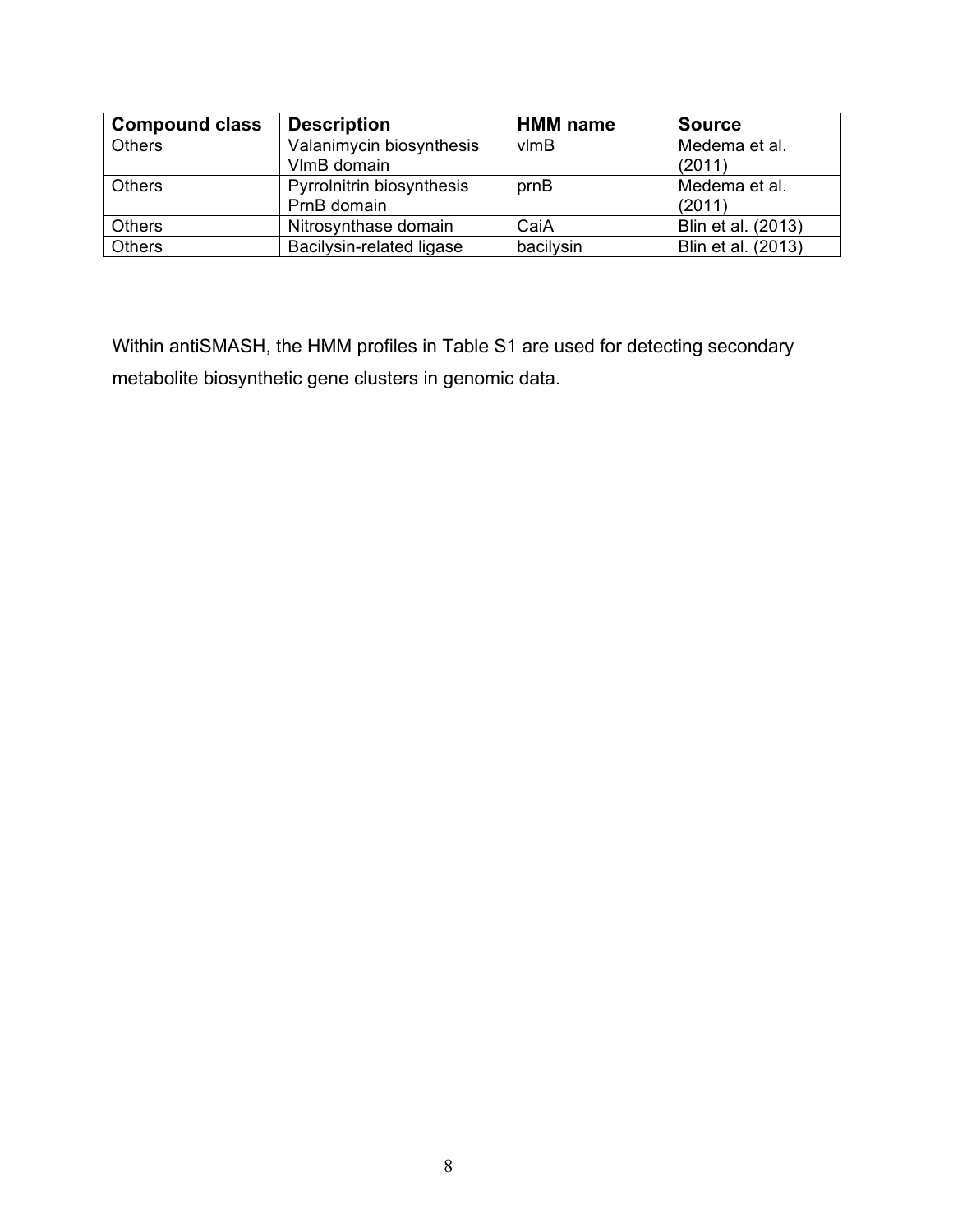#### **Table S2: Rules for detection of secondary metabolite biosynthesis gene clusters (extended according to Medema et al., 2011, Blin et al., 2013)**

| <b>Biosynthetic class</b> | <b>Rules</b>                 |                                                                                                                                             |
|---------------------------|------------------------------|---------------------------------------------------------------------------------------------------------------------------------------------|
| Type I PKS                |                              | KS & AT HMM scores > 50 within one protein                                                                                                  |
|                           | $\blacksquare$               | KS score > bactTypeIFAS / fungTypeIFAS / HgID&E / FabH scores                                                                               |
| Trans-AT type I           | $\blacksquare$               | trans-AT docking domain HMM score > 65                                                                                                      |
| <b>PKS</b>                | $\blacksquare$               | $KS$ score $> 50$                                                                                                                           |
|                           | $\overline{\phantom{a}}$     | no match to rules for normal type I PKSs as above                                                                                           |
| Type II PKS               | $\blacksquare$               | type II KS or CLF HMM score > 50                                                                                                            |
|                           | $\blacksquare$               | KS/CLF score > enedyineKS / modularKS / hybridKS / iterativeKS /                                                                            |
|                           |                              | transATKS / bactTypeIFAS / fungTypeIFAS / TypeIIFAS / HgID&E / FabH<br><b>HMM</b> scores                                                    |
|                           |                              |                                                                                                                                             |
| Type III PKS              | $\sim$                       | no match to rules for normal/trans type I PKSs as above<br>Chal_sti_synt_C or Chal_sti_synt_N HMM scores > 35                               |
|                           |                              |                                                                                                                                             |
| Type IV PKS               | $\blacksquare$               | no match to rules for normal type I&II PKSs as above<br>HgIE or HgID HMM scores > 50                                                        |
|                           | $\blacksquare$               | HgID/E HMM score > bactTypeIFAS / fungTypeIFAS / TypeIIFAS / FabH                                                                           |
|                           |                              | <b>HMM</b> scores                                                                                                                           |
|                           |                              | no match to rules for normal type I&II&III PKSs as above                                                                                    |
| Non-ribosomal             | ۰.                           | C & A / A-OX domain HMM scores > 20 within one protein OR single                                                                            |
| peptide synthetase        |                              | domain C & A proteins scores > 20 within 20 kb distance                                                                                     |
| Terpene                   | $\overline{\phantom{0}}$     | Terpene Synth HMM score > 23 OR Terpene Synth C HMM score > 23                                                                              |
|                           |                              | OR phytoene_synt HMM score > 20 OR Lycopene_cycl HMM score > 80                                                                             |
|                           |                              | OR terpene cyclase HMM score > 50 OR NapT7 HMM score > 250 OR                                                                               |
|                           |                              | fung_ggpps HMM score > 420 OR fung_ggpps2 HMM score > 312 OR                                                                                |
|                           |                              | dmat HMM score > 200 OR trichodiene_synth HMM score > 150 within 20                                                                         |
| Lanthipeptides            |                              | kb distance                                                                                                                                 |
|                           |                              | (LANC_like HMM score > 80 and Lant_dehyd_N HMM score > 20 in one<br>cluster) OR (LANC_like HMM score > 80 and Lant_dehyd_C HMM score >      |
|                           |                              | 20 in one cluster) OR (Lant_dehyd_N and Lant_dehyd_C HMM scores >                                                                           |
|                           |                              | 20 within one protein) OR (LANC like HMM score > 80 and Flavoprotein                                                                        |
|                           |                              | HMM score > 20 in one cluster) OR (LANC_like HMM score > 80 and                                                                             |
|                           |                              | Trp halogenase HMM score > 20 in one cluster) OR (LANC like HMM                                                                             |
|                           |                              | score > 80 and p450 HMM score > 60 in one cluster) OR (LANC like HMM                                                                        |
|                           |                              | score > 80 and adh_short HMM score > 100) OR (LANC_like HMM score                                                                           |
|                           |                              | > 80 and adh_short_C2 HMM score > 100) OR (LANC_like HMM score >                                                                            |
|                           |                              | 80 and Pkinase HMM score > 30 within one protein) OR (LANC like HMM<br>score > 80 and DUF4135 HMM score > 150 within one protein) OR one of |
|                           |                              | a range of lantibiotic prepeptide HMM scores > 20 OR TIGR03731 HMM                                                                          |
|                           |                              | score > 18 within 20 kb distance                                                                                                            |
| <b>Bacteriocins</b>       | $\qquad \qquad \blacksquare$ | Strepbact HMM score > 50 OR Antimicrobial14 HMM score > 90 OR                                                                               |
|                           |                              | Bacteriocin_IId HMM score > 23 OR BacteriocIIc_cy HMM score > 92 OR                                                                         |
|                           |                              | Bacteriocin II HMM score > 40 OR Lactococcin HMM score > 24 OR                                                                              |
|                           |                              | Antimicrobial17 HMM score > 31 OR Lactococcin 972 HMM score > 25                                                                            |
|                           |                              | OR Bacteriocin_IIc HMM score > 27 OR LcnG-beta HMM score > 78 OR                                                                            |
|                           |                              | Bacteriocin_lii HMM score > 56 OR Cloacin HMM score > 27 OR<br>Linocin_M18 HMM score > 25 OR TIGR03603 HMM score > 150 OR                   |
|                           |                              | TIGR03604 HMM score > 440 OR TIGR03605 HMM score > 200 OR                                                                                   |
|                           |                              | TIGR03651 HMM score > 18 OR TIGR03678 HMM score > 35 OR                                                                                     |
|                           |                              | TIGR03693 HMM score > 400 OR TIGR03798 HMM score > 16 OR                                                                                    |
|                           |                              | TIGR03882 HMM score > 150 OR TIGR03601 HMM score > 50 OR                                                                                    |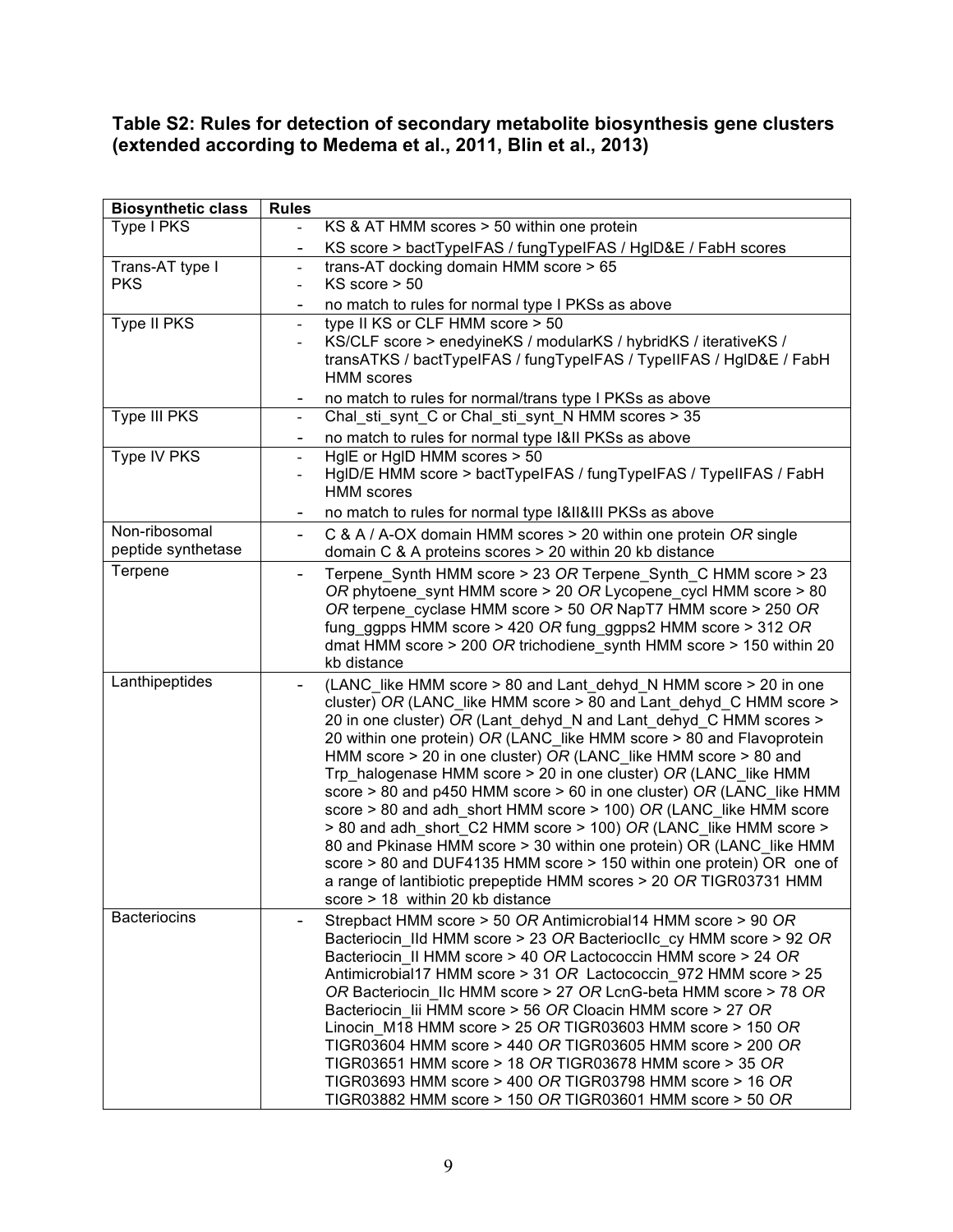| <b>Biosynthetic class</b>           | <b>Rules</b>                 |                                                                                                                                                                                                                                                                                                                                                                                                                    |
|-------------------------------------|------------------------------|--------------------------------------------------------------------------------------------------------------------------------------------------------------------------------------------------------------------------------------------------------------------------------------------------------------------------------------------------------------------------------------------------------------------|
|                                     |                              | TIGR03602 HMM score > 50 OR TIGR03795 HMM score > 41 OR<br>TIGR03793 HMM score > 51 OR TIGR03975 HMM score > 282 OR mvnA<br>HMM score > 20 OR DUF692 HMM score > 40 OR                                                                                                                                                                                                                                             |
| Thiopeptide                         | $\overline{\phantom{0}}$     | (Lant dehyd N HMM score > 20 OR Lant dehyd C HMM score > 20)<br>and YcaO HMM score > 25 OR thiostrepton HMM score > 20 within 20 kb<br>distance                                                                                                                                                                                                                                                                    |
| Linaridin                           | $\overline{\phantom{0}}$     | cypermycin HMM score > 10 OR cypl HMM score > 15                                                                                                                                                                                                                                                                                                                                                                   |
| Cyanobactin                         |                              | cyanobactin synth HMM score > 80                                                                                                                                                                                                                                                                                                                                                                                   |
| Glycocin                            | -                            | glycocin HMM score > 30 OR sublancin HMM score > 30                                                                                                                                                                                                                                                                                                                                                                |
| <b>LAP</b>                          | $\blacksquare$               | goadsporin like HMM score > 500                                                                                                                                                                                                                                                                                                                                                                                    |
| Lasso peptide                       | $\overline{\phantom{0}}$     | lasso HMM score > 400                                                                                                                                                                                                                                                                                                                                                                                              |
| Sactipeptide                        |                              | subtilosin HMM score > 140 OR thuricin HMM score > 30                                                                                                                                                                                                                                                                                                                                                              |
| Bottromycin                         | $\overline{\phantom{a}}$     | botH HMM score > 65                                                                                                                                                                                                                                                                                                                                                                                                |
| Head-to-tail cyclised<br>peptide    | $\overline{\phantom{0}}$     | Subtilosin A HMM score > 98 OR skfc HMM score > 70                                                                                                                                                                                                                                                                                                                                                                 |
| Microcin                            | $\overline{\phantom{a}}$     | micJ25 HMM score $> 21$ OR mcjC HMM score $> 60$                                                                                                                                                                                                                                                                                                                                                                   |
| Microviridin                        |                              | mvd HMM score > 20                                                                                                                                                                                                                                                                                                                                                                                                 |
| Proteusin                           | $\overline{\phantom{a}}$     | PoyD HMM score > 25                                                                                                                                                                                                                                                                                                                                                                                                |
| Beta-lactams                        | $\overline{\phantom{0}}$     | Beta-lactam synthase HMM score > 250 OR clavulanic acid synthase<br>HMM score > 250 OR tabtoxin synthase score > 500                                                                                                                                                                                                                                                                                               |
| Aminoglycosides /<br>aminocyclitols | $\blacksquare$               | strH HMM score > 50 OR strK1 HMM score > 800 OR strK2 HMM score ><br>650 OR NeoL HMM score > 50 OR DOIS HMM score > 500 OR ValA<br>HMM score > 600 OR SpcFG HMM score > 200 OR SpcDK_glyc HMM<br>score > 600 OR salQ HMM score > 480                                                                                                                                                                               |
| Aminocoumarins                      | $\overline{\phantom{a}}$     | novK HMM score > 200 OR novJ HMM score > 350 OR novI HMM score<br>> 600 OR novH HMM score > 750 OR spcDK_like_cou HMM score > 600                                                                                                                                                                                                                                                                                  |
| Siderophores                        |                              | lucA lucC HMM score > 30                                                                                                                                                                                                                                                                                                                                                                                           |
| Ectoines                            |                              | Ectoine_synt HMM score > 35                                                                                                                                                                                                                                                                                                                                                                                        |
| <b>Butyrolactones</b>               | $\overline{\phantom{0}}$     | AfsA HMM score $> 25$                                                                                                                                                                                                                                                                                                                                                                                              |
| Indoles                             |                              | ind_synth HMM score > 100                                                                                                                                                                                                                                                                                                                                                                                          |
| Nucleosides                         | $\overline{\phantom{0}}$     | LipM HMM score > 50 OR LipU HMM score > 30 OR LipV HMM score ><br>375 OR ToyB HMM score > 175 OR TunD HMM score > 200 OR pur6<br>HMM score > 200 OR pur10 HMM score > 600 OR nikJ HMM score > 200<br>OR nikO HMM score > 400                                                                                                                                                                                       |
| Phosphoglycolipids                  |                              | MoeO5 HMM score > 65 OR moeGT HMM score > 40                                                                                                                                                                                                                                                                                                                                                                       |
| <b>Melanins</b>                     | -                            | melC HMM score > 40                                                                                                                                                                                                                                                                                                                                                                                                |
| Oligosaccharide                     |                              | at least three out of (Glycos_transf_1 HMM score > 20, Glycos_transf_2<br>HMM score > 20, Glyco transf 28 HMM score > 26, MGT HMM score ><br>100, MGT2 HMM score > 150, DUF1205 HMM score > 20)                                                                                                                                                                                                                    |
| Furan                               | $\qquad \qquad \blacksquare$ | mmyO HMM score > 500                                                                                                                                                                                                                                                                                                                                                                                               |
| Homoserine lactone                  | $\overline{\phantom{a}}$     | Autoind_synth HMM score > 20                                                                                                                                                                                                                                                                                                                                                                                       |
| Phenazine                           | $\overline{\phantom{0}}$     | phzB HMM score > 80                                                                                                                                                                                                                                                                                                                                                                                                |
| Phosphonate                         |                              | phosphonates HMM score > 275                                                                                                                                                                                                                                                                                                                                                                                       |
| <b>Others</b>                       |                              | PP-binding & AMP-binding HMM scores > 20 within one protein OR (PP-<br>binding HMM score > 20 and A-OX HMM score > 50 within one protein)<br>OR (NAD_binding_4 HMM score > 40 and A-OX HMM score > 50 within<br>one protein) OR (NAD_binding_4 HMM score > 40 and AMP-binding HMM<br>score > 20 within one protein) OR LmbU HMM score > 50 OR<br>Neocarzinostat HMM score > 28 OR OR cycdipepsynth HMM score > 110 |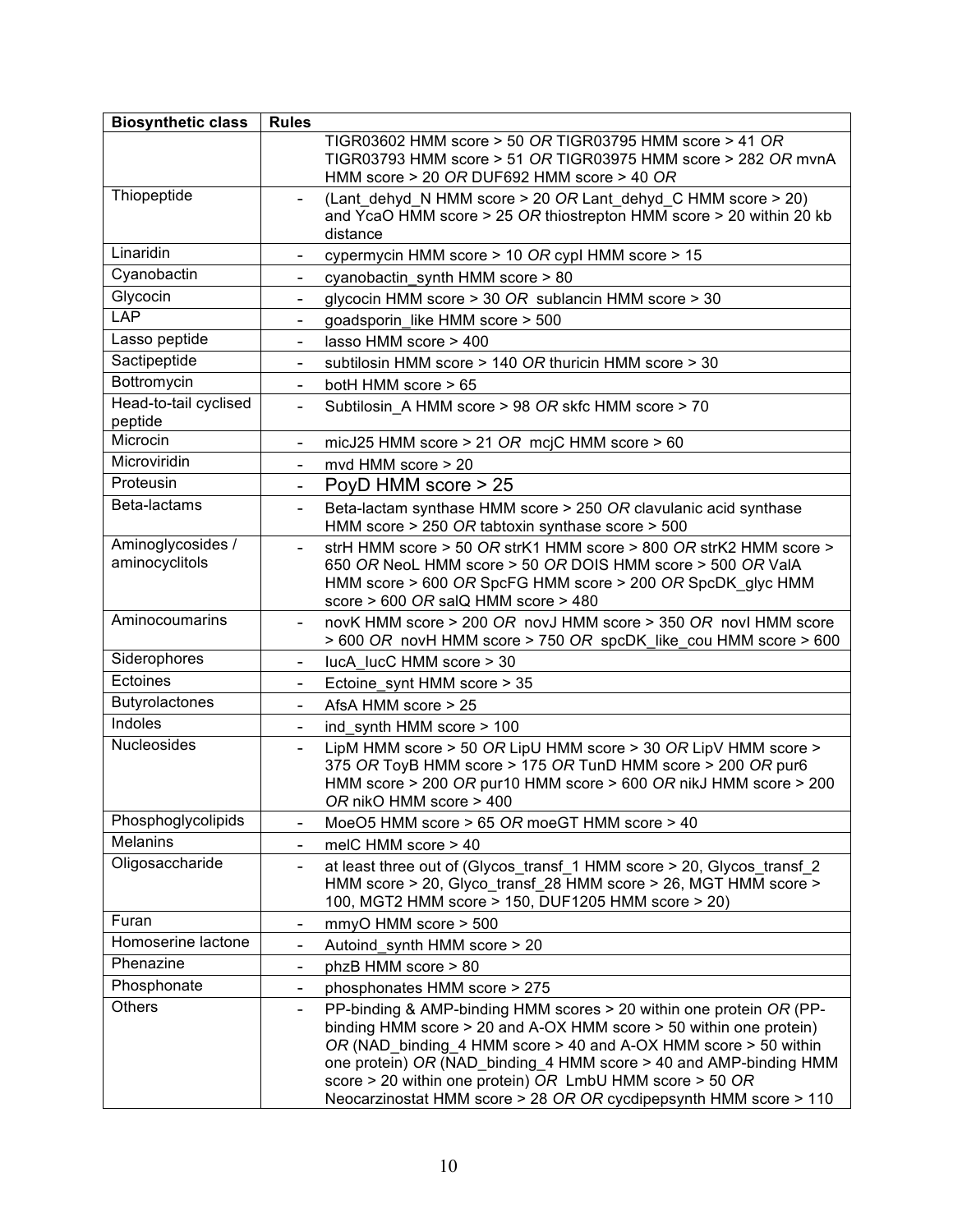| <b>Biosynthetic class</b>          | <b>Rules</b> |                                                                                                                                                                                                                                                                                                                                                                                                                                                                                                                                                                                                                                                                                                                                           |
|------------------------------------|--------------|-------------------------------------------------------------------------------------------------------------------------------------------------------------------------------------------------------------------------------------------------------------------------------------------------------------------------------------------------------------------------------------------------------------------------------------------------------------------------------------------------------------------------------------------------------------------------------------------------------------------------------------------------------------------------------------------------------------------------------------------|
|                                    |              | OR fom1 HMM score > 750 OR bcpB HMM score > 400 OR frbD HMM<br>score > 350 OR mitE HMM score > 400 OR vlmB HMM score > 250 OR<br>prnB HMM score > 200 or CaiA HMM score > 200 or bacilysin HMM score<br>>160                                                                                                                                                                                                                                                                                                                                                                                                                                                                                                                              |
| ClusterFinder<br>Saccharide        |              | At least two out of (Glycos transf 1 HMM score > 20 OR Glycos transf 2<br>HMM score > 20 OR Glyco transf 28 HMM score > 26 OR PF02922 HMM<br>score > 20 OR PF01041 HMM score > 19 OR PF00128 HMM score > 20<br>OR PF00908 HMM score $> 20$ OR PF02719 HMM score $> 20$ OR<br>PF04321 HMM score > 20 OR PF01943 HMM score > 203OR PF02806<br>HMM score > 20 O1 PF02350 HMM score > 22 OR PF02397 HMM score<br>$>$ 21 OR PF04932 HMM score $>$ 24 OR PF01075 HMM score $>$ 20 OR<br>PF00953 HMM score > 21 OR PF01050 HMM score > 23 OR PF01501<br>HMM score > 24 OR PF05159 HMM score > 20 OR PF04101 HMM score<br>$>$ 21 OR PF02563 HMM score $>$ 26 OR PF08437 HMM score $>$ 19 OR<br>PF02585 HMM score > 22) within 20 kb of each other |
| <b>ClusterFinder fatty</b><br>acid |              | bt1fas HMM score > 50 OR ft1fas HMM score > 69 OR t2fas<br>or fabH HMM score $>$ 50                                                                                                                                                                                                                                                                                                                                                                                                                                                                                                                                                                                                                                                       |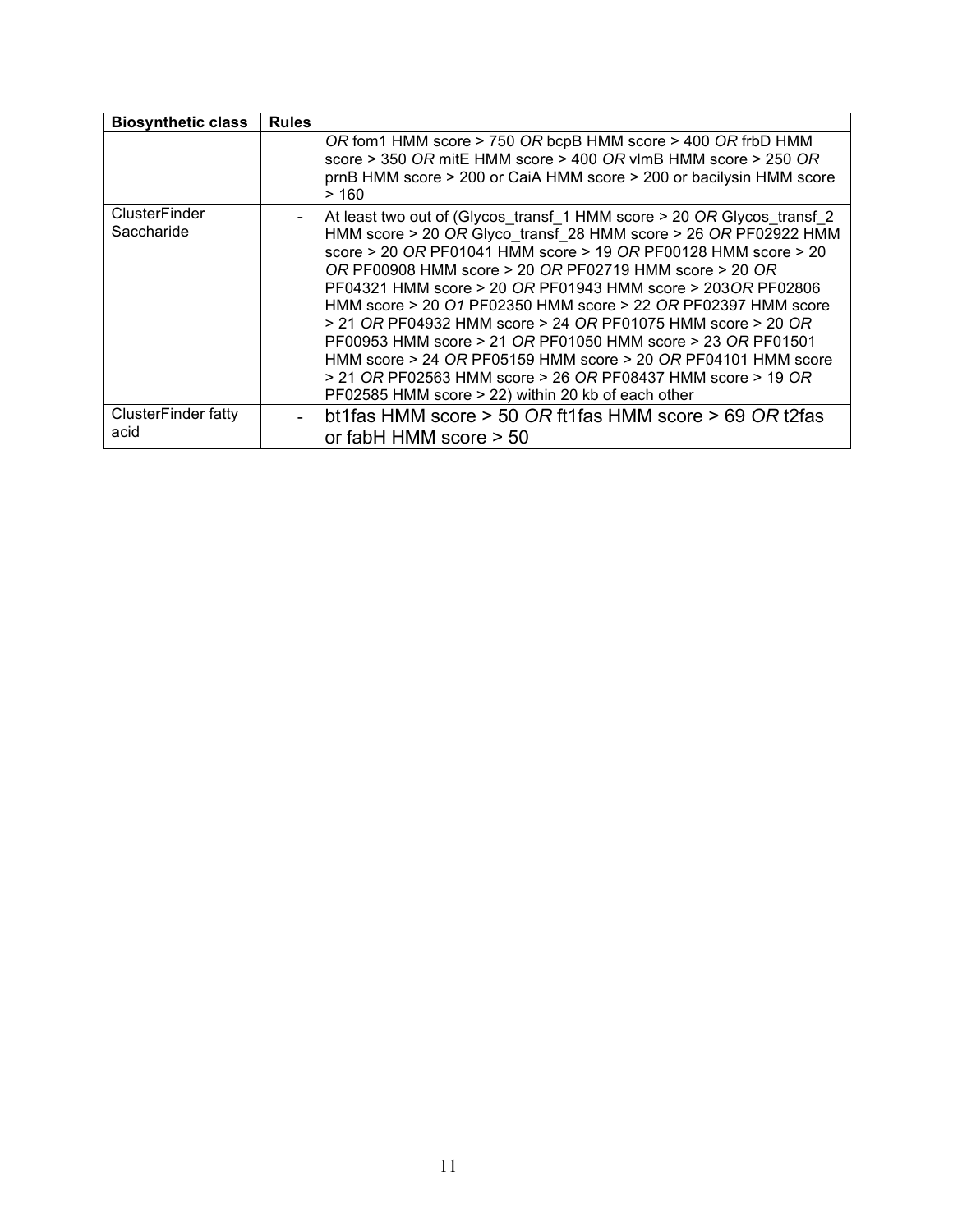### **Table S3: HMM library for PKS/NRPS domain architecture (extended according to Medema et al., 2011)**

| Compound    | <b>Description</b>                                                                        | <b>HMM</b> name             | <b>Source</b>        |
|-------------|-------------------------------------------------------------------------------------------|-----------------------------|----------------------|
| class       |                                                                                           |                             |                      |
| <b>NRPS</b> | Condensation domain                                                                       | Condensation                | PFAM PF00668.13      |
| <b>NRPS</b> | Condensation domain that<br>links L-amino acid to<br>peptide ending with D-<br>amino acid | Condensation_DCL            | Rausch et al. (2007) |
| <b>NRPS</b> | Condensation domain that<br>links L-amino acid to<br>peptide ending with L-<br>amino acid | Condensation LCL            | Rausch et al. (2007) |
| <b>NRPS</b> | Dual condensation /<br>epimerization domain                                               | Condensation_Dual           | Rausch et al. (2007) |
| <b>NRPS</b> | Starter condensation<br>domain                                                            | <b>Condensation Starter</b> | Rausch et al. (2007) |
| <b>NRPS</b> | Putatively inactive<br>glycopeptide condensation-<br>like domain                          | X (formerly CXglyc)         | Medema et al. (2011) |
| <b>NRPS</b> | Glycopeptide condensation<br>domain                                                       | Cglyc                       | Medema et al. (2011) |
| <b>NRPS</b> | Heterocyclization domain                                                                  | Heterocyclization           | Medema et al. (2011) |
| <b>NRPS</b> | Epimerization domain                                                                      | Epimerization               | Weber et al. (2009)  |
| <b>NRPS</b> | Adenylation domain                                                                        | AMP-binding                 | PFAM PF00501.21      |
| <b>NRPS</b> | Adenylation domain with<br>integrated oxidase                                             | A-OX                        | Medema et al. (2011) |
| <b>NRPS</b> | Peptidyl-carrier protein<br>domain                                                        | <b>PCP</b>                  | Medema et al. (2011) |
| <b>NRPS</b> | NRPS COM domain N-<br>terminal                                                            | NRPS-COM Nterm              | Medema et al. (2011) |
| <b>NRPS</b> | NRPS COM domain C-<br>terminal                                                            | NRPS-COM_Cterm              | Medema et al. (2011) |
| <b>NRPS</b> | 4'-phosphopantetheinyl<br>transferase                                                     | <b>ACPS</b>                 | PFAM PF01648.9       |
| <b>PKS</b>  | Ketosynthase domain                                                                       | PKS KS                      | <b>SMART</b>         |
| <b>PKS</b>  | Acyltransferase domain                                                                    | PKS_AT                      | <b>SMART</b>         |
| <b>PKS</b>  | Ketoreductase domain                                                                      | PKS KR                      | <b>SMART</b>         |
| <b>PKS</b>  | Enoylreductase domain                                                                     | PKS ER                      | <b>SMART</b>         |
| <b>PKS</b>  | Dehydrogenase domain                                                                      | PKS DH                      | <b>SMART</b>         |
| <b>PKS</b>  | Acyl-carrier protein domain                                                               | <b>ACP</b>                  | Medema et al. (2011) |
| <b>PKS</b>  | Beta-branching acyl-carrier<br>protein domain                                             | ACP_beta                    | <b>SMART</b>         |
| <b>PKS</b>  | Trans-acyltransferase<br>docking domain                                                   | Atd                         | Medema et al. (2011) |
| <b>PKS</b>  | Enediyine ketosynthase                                                                    | Ene KS                      | Yadav et al. (2009)  |
| <b>PKS</b>  | Modular ketosynthase                                                                      | Mod_KS                      | Yadav et al. (2009)  |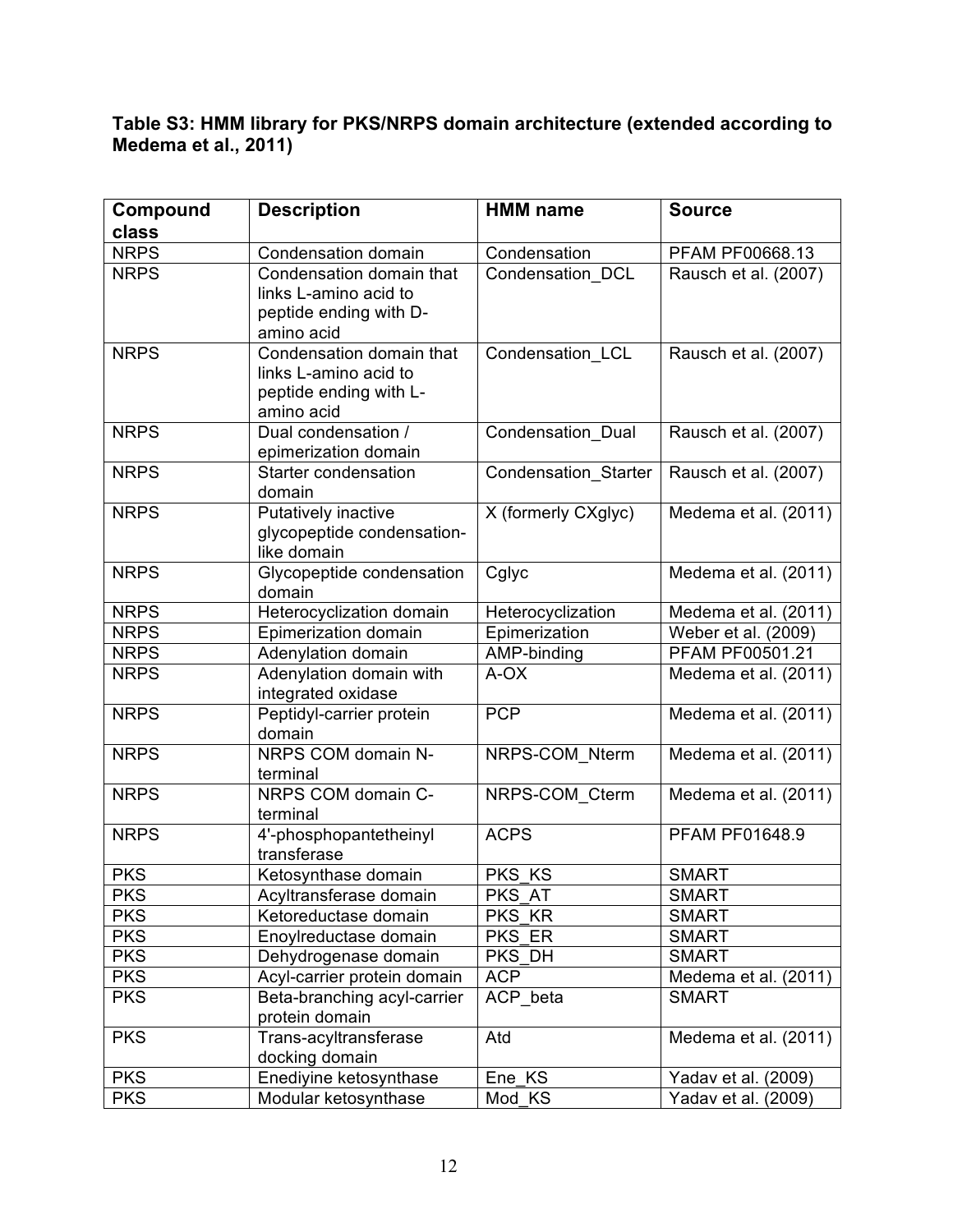| <b>PKS</b>      | Hybrid ketosynthase         | Hyb_KS                      | Yadav et al. (2009)  |
|-----------------|-----------------------------|-----------------------------|----------------------|
| <b>PKS</b>      | Iterative ketosynthase      | Itr KS                      | Yadav et al. (2009)  |
| <b>PKS</b>      | Trans-AT ketosynthase       | Tra KS                      | Yadav et al. (2009)  |
| <b>PKS</b>      | Polyketide cyclase          | Polyketide_cyc              | PFAM PF03364.13      |
| <b>PKS</b>      | Polyketide cyclase /        | Polyketide cyc2             | PFAM PF10604.2       |
|                 | dehydratase                 |                             |                      |
| <b>PKS</b>      | PKS N-terminal docking      | PKS_Docking_Nterm           | Medema et al. (2011) |
|                 | domain                      |                             |                      |
| <b>PKS</b>      | PKS C-terminal docking      | PKS_Docking_Cterm           | Medema et al. (2011) |
|                 | domain                      |                             |                      |
| <b>PKS</b>      | Co-enzyme A ligase          | CAL                         | Medema et al. (2011) |
|                 | domain                      |                             |                      |
| <b>PKS</b>      | Branching domain            | B                           | This study.          |
| <b>PKS</b>      | FkbH-like domain            | FkbH                        | This study.          |
| <b>PKS</b>      | <b>GNAT domain</b>          | <b>GNAT</b>                 | This study.          |
| <b>PKS</b>      | Halogenase domain           | Hal                         | This study.          |
| <b>PKS</b>      | Pyran synthase domain       | <b>PS</b>                   | This study.          |
| <b>PKS</b>      | Crotonase / Enoyl-CoA       | <b>CR</b>                   | This study.          |
|                 | hydratase domain            |                             |                      |
| <b>NRPS/PKS</b> | Formylation domain          | F                           | This study.          |
| <b>NRPS/PKS</b> | C-methyl transferase        | <b>cMT</b>                  | Ansari et al. (2008) |
| <b>NRPS/PKS</b> | O-methyl transferase        | oMT                         | Ansari et al. (2008) |
| <b>NRPS/PKS</b> | N-methyl transferase        | nMT                         | Ansari et al. (2008) |
| <b>NRPS/PKS</b> | Aminotransferase class I&II | Aminotran<br>1 <sub>2</sub> | PFAM PF00155.14      |
| <b>NRPS/PKS</b> | Aminotransferase class III  | Aminotran 3                 | PFAM PF00202.14      |
| <b>NRPS/PKS</b> | Aminotransferase class IV   | Aminotran 4                 | PFAM PF01063.12      |
| <b>NRPS/PKS</b> | Aminotransferase class V    | Aminotran 5                 | PFAM PF00266.12      |
| <b>NRPS/PKS</b> | <b>Thiolation domain</b>    | PP-binding                  | PFAM PF00550.18      |
| <b>NRPS/PKS</b> | Thioesterase domain         | Thioesterase                | PFAM PF00975.13      |
| <b>NRPS/PKS</b> | Terminal reductase domain   | TD                          | Medema et al. (2011) |

The HMM profiles in Table S3 are used to detect the different domains of NRPS and PKS for detailed annotation.